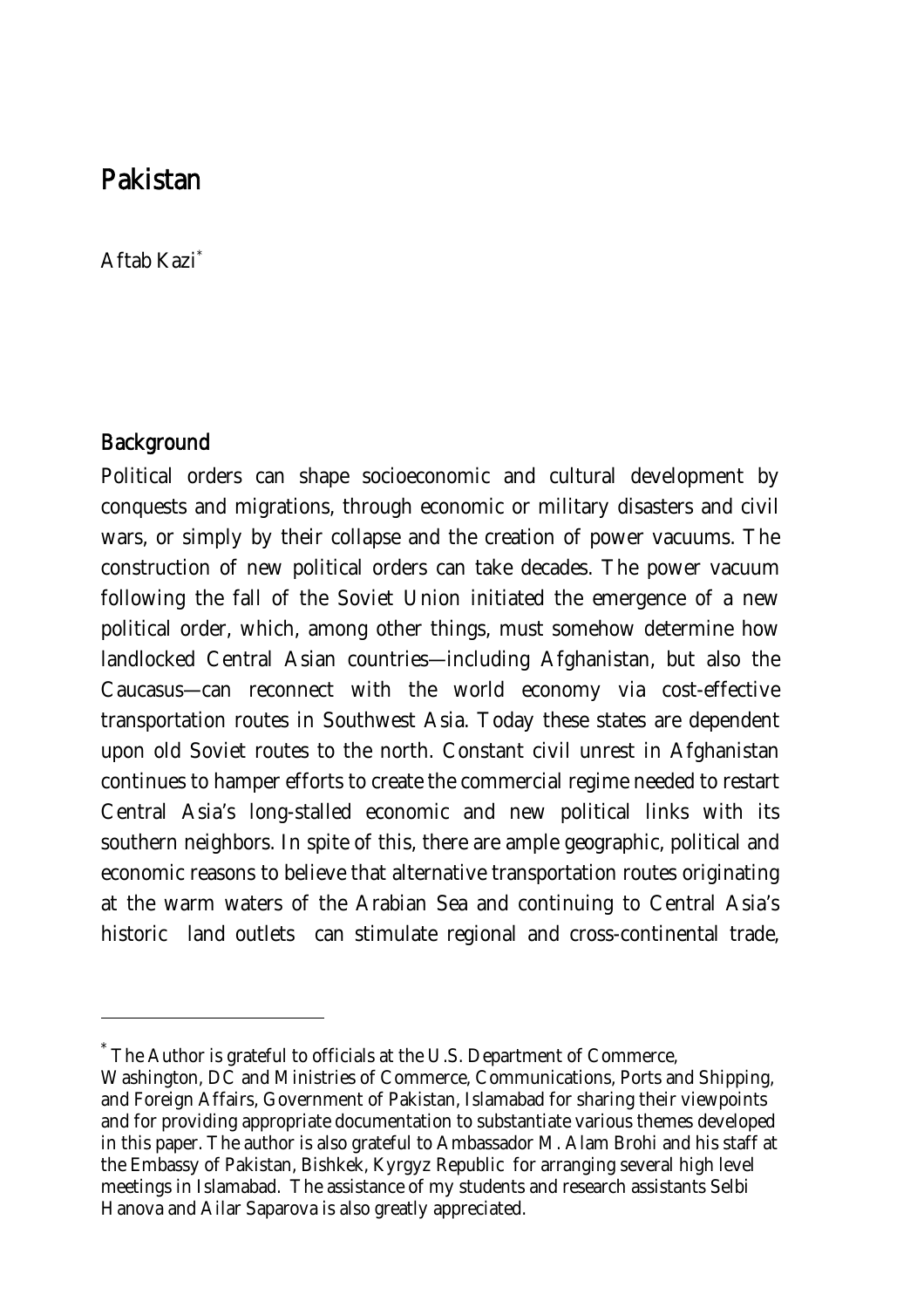advance the ongoing economic and political transitions, and foster regional stability.

Approximately seventeen years of international effort to invigorate the economies of the Central Asian states has yet to yield substantial results, except in Kazakhstan. Attempts to create regional economic unions akin to the Economic Cooperation Organization (ECO) or the Central Asian Common Market have failed to integrate Central Asian republics (CARs) with one another or with the world economy. These states are hindered by dependency-oriented, unidirectional Soviet transportation infrastructures and the lack even of international awareness of the possibility of renewing traditional communication routes through Southwest Asian ports in Pakistan and Iran. The Greater Central Asia Partnership (GCAP) conceptualized by Professor S. Frederick Starr<sup>1</sup> is the first major attempt in the United States to craft a regional development strategy to reintegrate Central Asian trade cross-continentally via traditional transportation routes. The goal is to create modern rail, road and maritime trade infrastructures where formerly there were camel and horse caravan routes. This North-South corridor strategy promises to reintegrate efficiently Central Asia and Caucasus with the broad-based world economy. This in turn will further regional economic, social and political development in the region.

#### Conceptual Justification

 $\overline{a}$ 

GCAP is a gradually evolved geographic, political, and economic concept related to transit route politics. It is derived from earlier concepts in geopolitics and economics. Halford Mackinder's early twentieth century "heartland" theory of global politics depicted modern Central Asia and the surrounding regions as the center of competition among world powers. The "heartland" theory aroused interest within the area and was also applied to the strategic doctrines and defense policies of all the major powers. By the middle of the twentieth century Nicholas Spykman's "rimland" offered a plan by which heartland expansionism could be restricted. During the Cold War both the heartland and rimland theories were reflected in the defense

 $^{\rm 1}$  S. Fredrick Starr, "Greater Central Asia Partnership: Afghanistan and its Neighbors," *Foreign Affairs*, July/August 2005, pp.168-174.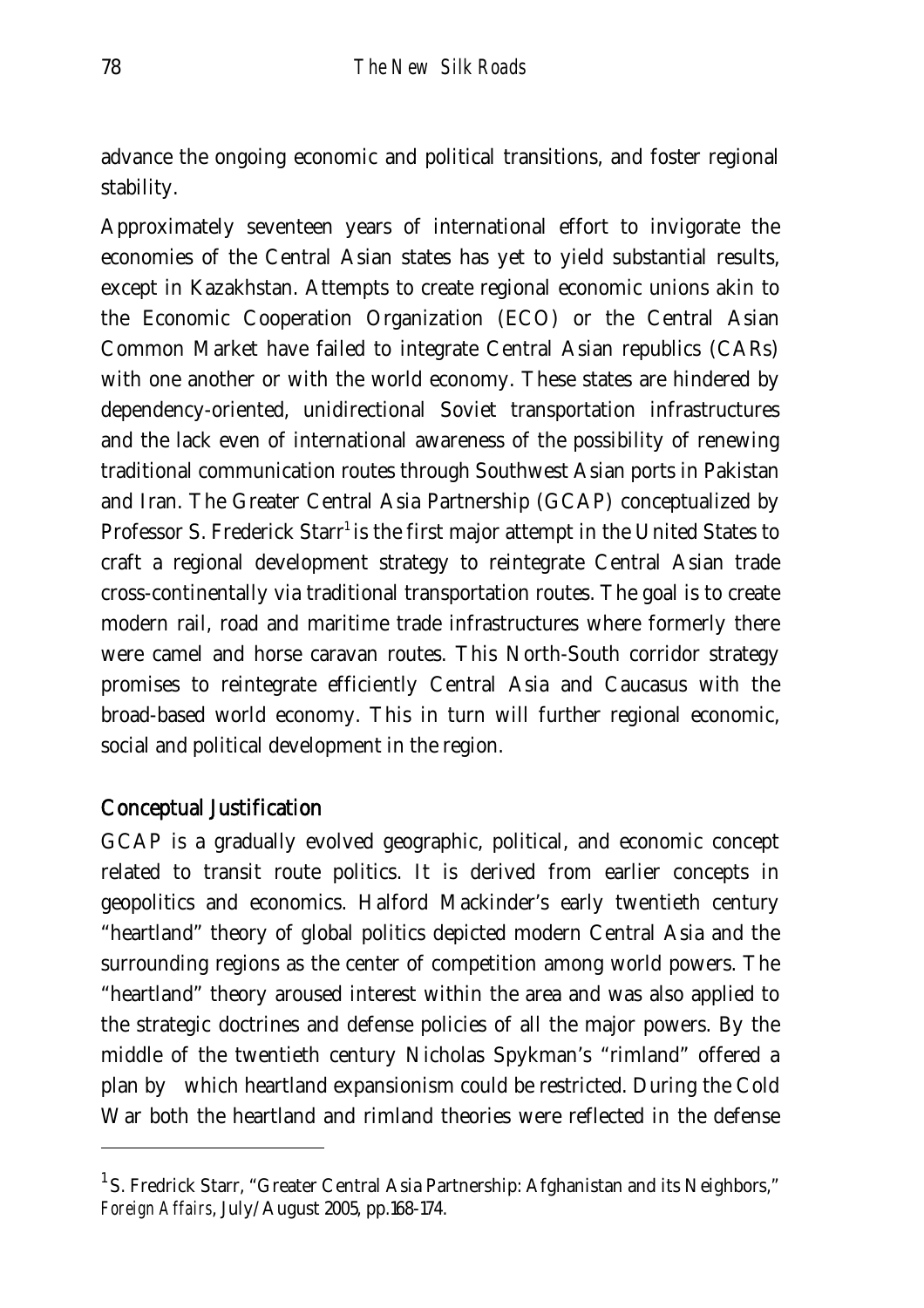and foreign policies of the competing superpowers, whether in conflicts between the heartland and rimland spheres, or in the cooperative alliances that were formed within each power's respective area of influence.

GCAP proposes simultaneous cooperation between heartlands and rimlands by effecting an insertion between geopolitics and economics. The aim is to spur a new geographic, political and economic regime in Central and South Asia and surrounding regions, providing a mechanism for regional economic integration and cross-continental trade. GCAP's focus is to re-link Central Asia with the world economy through traditional Southwest Asian commercial transit routes via Afghanistan and through the Karakuram Mountains. This new geographical, political and economic realism is derived from the reality of extensive regional and cross-continental commerce between Europe and East, Central and South Asia across centuries. It is worth noting that for centuries on end the southern Indus river port of Barbarikon<sup>2</sup> in present day Pakistan served Central Asia as a trade node, as well as a nexus of economic and political socialization, within a network of land and sea "silk-routes."

The Indus River Basin served as a natural boundary between historic India or Hindustan (modern Pakistan) and Bharat (modern India). The Indus River Basin played a significant role in mediating and shaping intercultural and international relationships between Central and South Asia, including modern Afghanistan and Iran. Focusing upon transit routes as a requisite for trade growth, the strategic doctrine of GCAP requires cooperation between the heartland and the rimland. The Indus Basin state—modern Pakistan plays a pivotal role in this configuration. Pakistan has much of the necessary rail, road and maritime infrastructures for trade, and can participate in prospective alternative oil and gas pipeline projects involving Europe,

 $^{\rm 2}$  Barbarikon may be the port on the Indus that Alexander of Macedonia established in 332 B.C. to ship his war booty to Babylon by sea, while personally taking the harsh route through Gedrosia (modern Pakistani Baluchistan). All historians of Alexander describe this, yet the origins of Barbarikon/Bhambhor remain a mystery, and the pronunciation of the word Barbarikon resembles the localized term Bhambhor, just as the Greek word Indus is locally pronounced as Sindh, Hind by Persians and Al-Hind by Arabs. The Barbarikon port on the Indus is shown on the territorial map D of the Kushan Empire.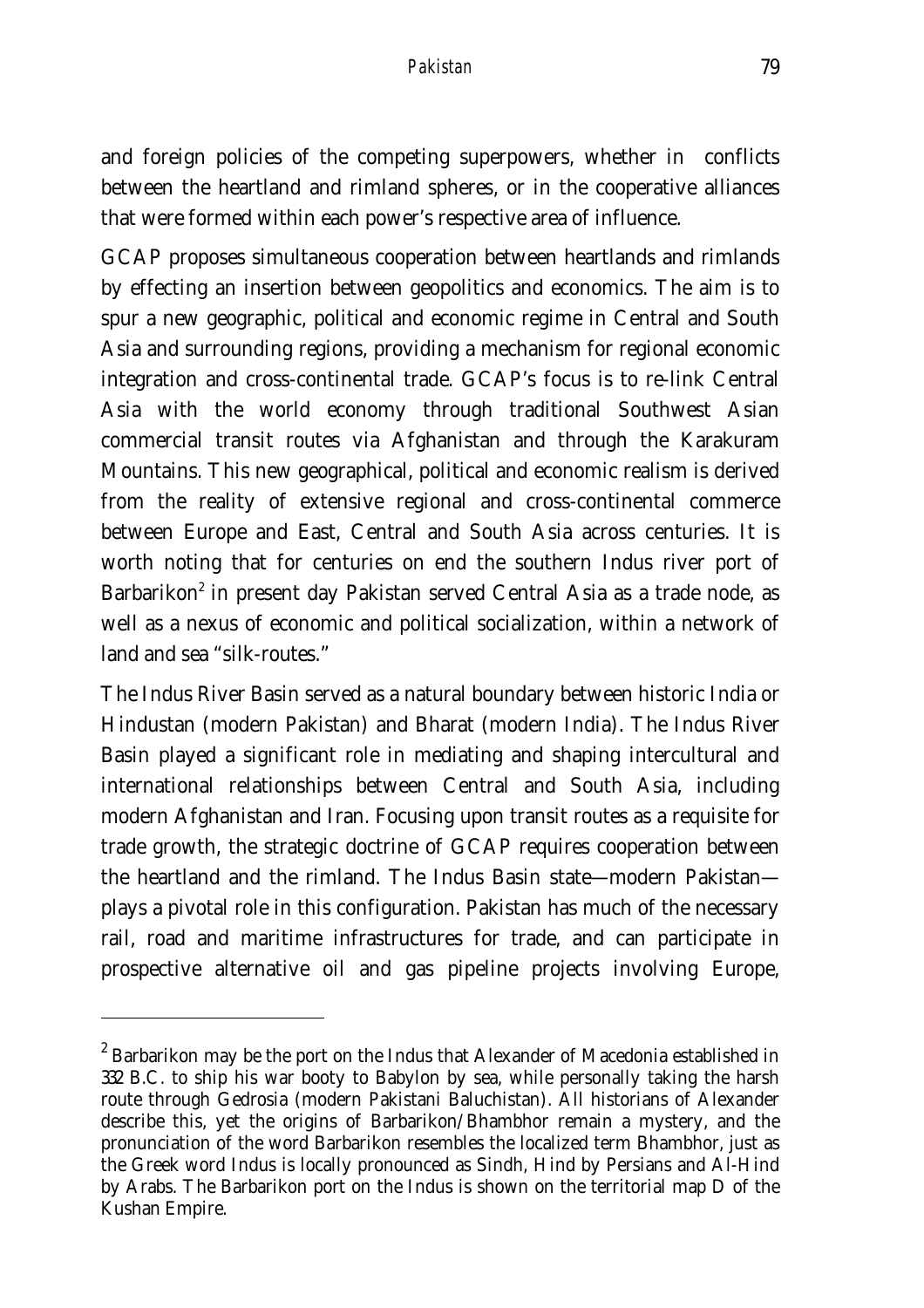Central, South, Southeast and East Asia. Pakistani road and rail networks and port facilities can provide critical aid to the hitherto handicapped economic and political development processes in Central Asia. Justification for GCAP can be traced to various ancient, medieval and modern historical epochs. As a mechanism for modern-day cooperation it can help bridge the gap between conflicting political interests and regional interdependence arising from energy pipelines and trade routes. In the process it promises to forge new political trends, both regionally and internationally.

Critics of GCAP<sup>3</sup> oppose the idea of using traditional Southern transportation routes as main transportation routes but are unable to offer alternative solutions to the problems arising from Central Asia's landlocked condition. This paper demonstrates that alternative transportation routes through Pakistan, once fully functional, will facilitate the commercial transactions needed to strengthen economic and political linkages in Central and South Asia, the surrounding regions of China, Mongolia, Central Russia, the Middle East, as well as with the East Asian, European, American and African markets. GCAP focuses on transit-root corridors to aid the hitherto stunted process of political reordering in Central and South Eurasia.

#### GCAP's Historical Significance

 $\overline{a}$ 

Geopolitical orders often resemble previous epochs when analyzed across time periods and generations. Trade between the Indus Basin and Egypt, Mesopotamia, and Europe dates back to 3000 B.C. Early internal migrations within the Indus Basin occurred largely through the northern Khunjerab Pass in the Karakurams. 4 This pass contrasts historically with the Khyber, Golan

<sup>3</sup> Омаров М. Н, Новая Большая Игра В Центральной Азии. Мифы И Реальность. (Бишкек: «Салам», 2005). [Omarov, M.N (ed.) New Great Game in Central Asia: Myths and Reality. (Bishkek: Salam, 2005].

<sup>&</sup>lt;sup>4</sup> Historical information provided in this paper is from several books, including the Encyclopedia Britannica. Several publications in Farsi on historic India, Sindh and Hindustan and Muslim rule in the subcontinent were also used as sources for historical information. References in English and Sindhi include: M.H. Panhwar, *Chronological Dictionary of Sindh* (Jamshoro, Pakistan: Institute of Sindhology, 1983); Eraly, Abraham, *The Mughal Throne: The Saga of India's Great Emperors* (London: Orion Books Ltd., 2004); Olmstead, A.T., *History of the Persian Empire* (Chicago: Phoenix Books, University of Chicago Press, 1948); Yunus, Mohammed and Parmar, Ardhana, *South*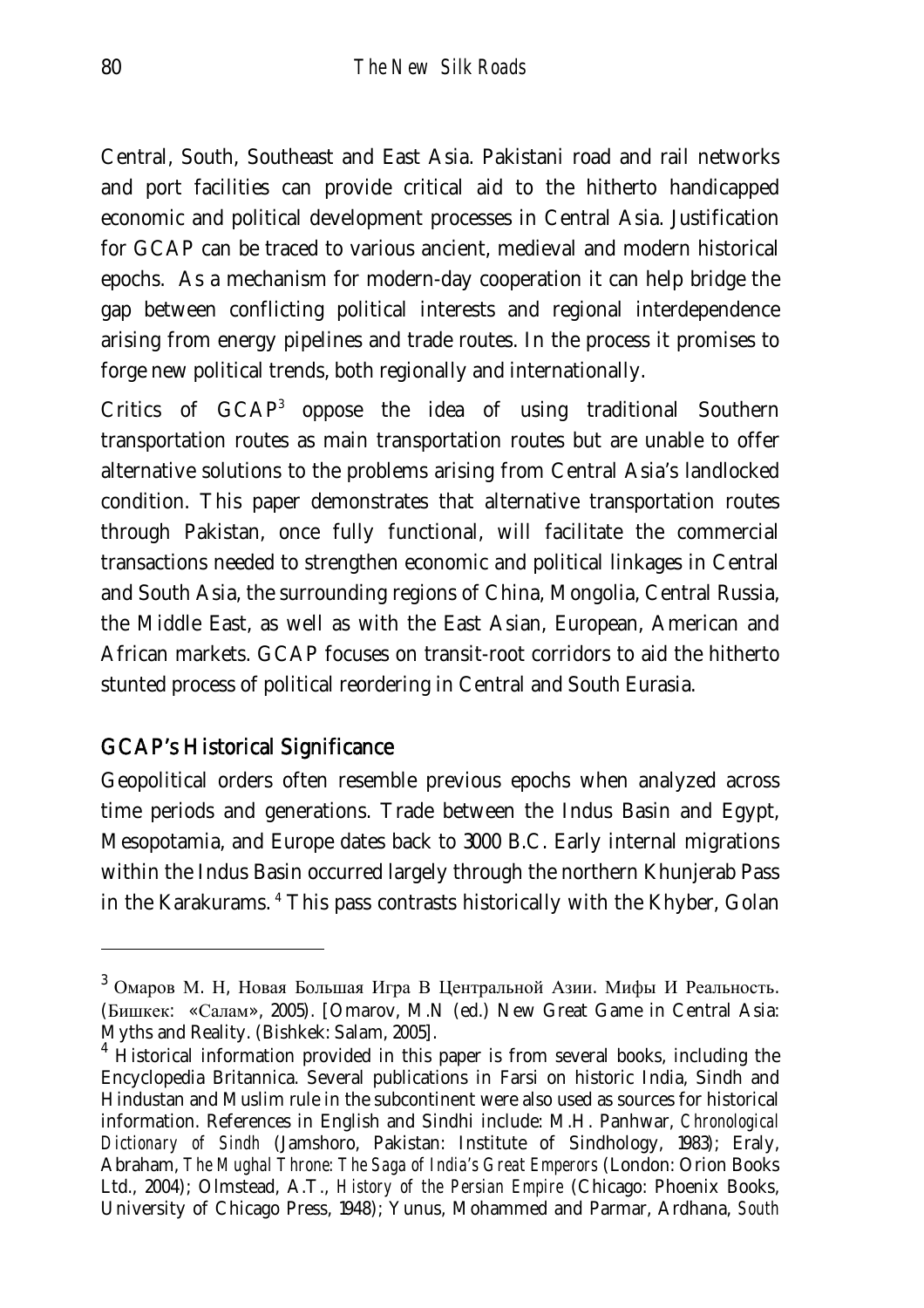and Bolan passes in Central Pakistan, all of which were largely used by conquerors. From Darius of Persia and Alexander of Macedonia to Muhammad bin Qasim and Mahmud of Ghazna, only one conqueror ever attempted to cross the eastern banks of the Indus inside the Bharatan hinterlands until the eleventh century A.D. The sole exception was Emperor Kanishka of the Kushan dynasty. From his capital in modern Peshawar, Kanishka in ca. 238 A.D. also penetrated the Eastern Punjab up to Mathura region in Bharat. At least until the mid eleventh century, dynasties of the Lodhis, Khiljis and their successors from Central Asia all penetrated into Eastern Punjab. On the Bharatan lands this established the foundations of the Muslim Empire in Delhi.

Although modern Western accounts of the region's history often describe the entire South Asian subcontinent as India, Central Asian and European records until the rise of British power in the eighteenth century applied the name Indostan or Hindustan mainly to territories of the Indus Basin and its tributaries in Punjab, Sindh and surrounding regions. After the establishment of Mughul rule in Delhi, Bharatan territory beyond the Indus Basin was also called Hindustan, as shown in Map A.

The annexation of the Indus Basin into Bharat by the Maurya dynasty in 327 B.C occurred not by conquest but through negotiations between the Greek General Seleucus and the Bharatan ruler Chandra Gupta Maurya.

*Asia: A Historical Narrative* (Karachi: Oxford University Press, 2003); Dani, Ahmad Hassan, *New Light on Central Asia* (Lahore: Sang-e-Meel Publications, 1993); Dr. Baloch, N.A., *Sindh: Studies in History, Vol. I* (Karachi: Kalhora Seminar Committee, 1996), and a publication in Sindhi: Shamsudin Rukandin Quraishi, *Aina-e-Qadeem Sindh* [*A Mirror of Ancient Sindh*] (Hyderabad Sindh: R.H. & Ahmed Brothers Publishers, 1956). Over 20 additional publications on the ancient and medieval history of Central and South Asia translated from Persian into the Sindhi and Urdu languages could be cited.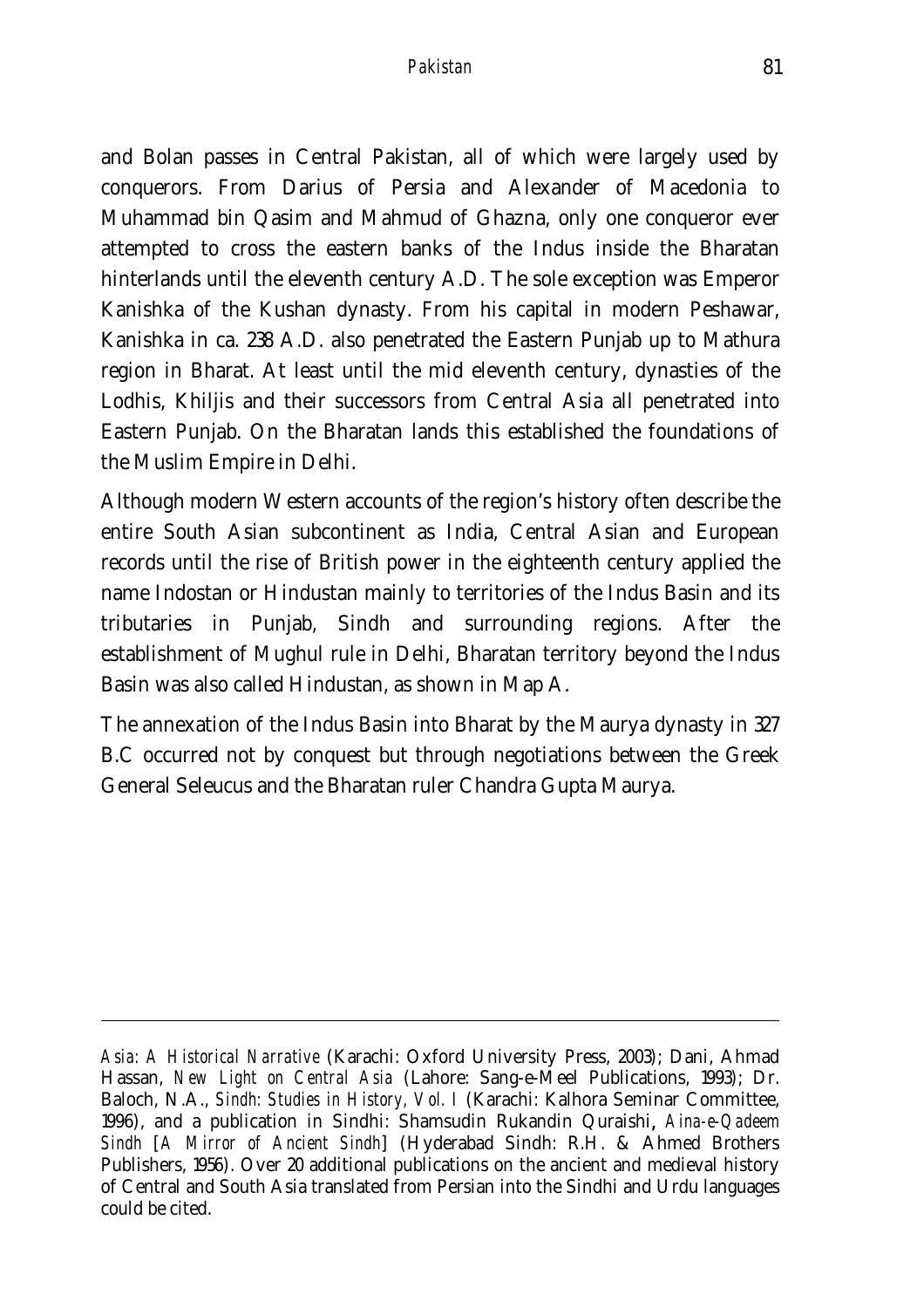$\overline{a}$ 





Seleucus came under pressure from local rivalries after Alexander the Great named him to rule over that largest part of Alexander's vast empire stretching from the Mediterranean to the Indus. Seleucus negotiated with Chandra Gupta an exchange of the Eastern Indus regions for peace on the eastern borders of his domain, in the territory that is now Pakistan. The fall of the Maurya dynasty reopened the Indus Basin's political links with Central Asia and Persia. The Gupta dynasty, which succeeded the Mauryas, ruled Eastern Punjab and parts of Sindh that are now within modern India, although not the entire Sindhu (Indus) Basin. Although the Lodhis of

 $^5$  A Greco-Latin map of Central Asia, University of Leiden 1731 A.D.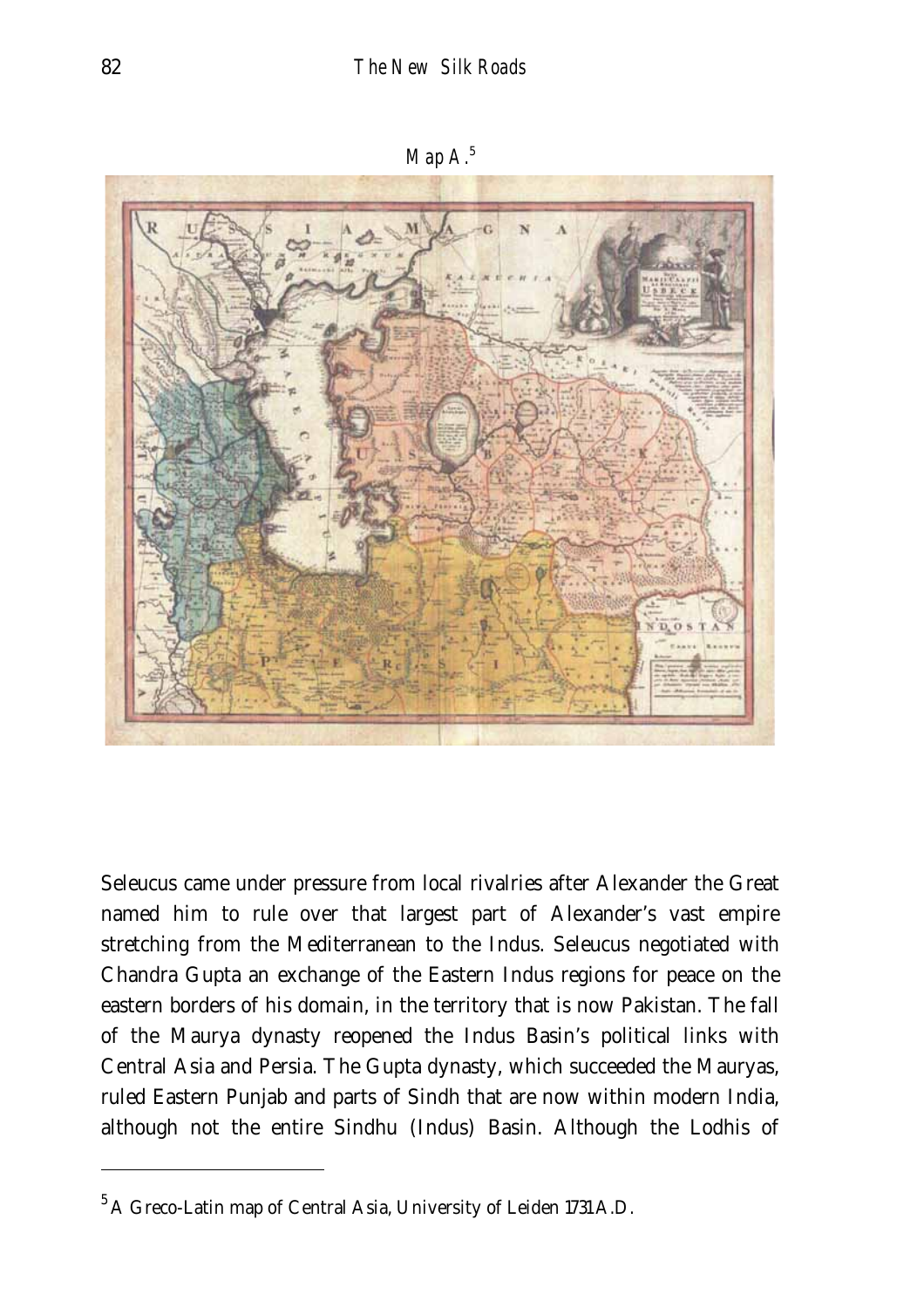#### *Pakistan* 83

Central Asia conquered Punjabi parts of the central Indus Basin during the eleventh century A.D., the entire Indus Basin was not formally annexed by an Indian –based dynasty until the seventeenth century, when the Mughul Emperor Akbar integrated it into his Empire. During the conquest by Arab General Muhammad bin Qasim in 610 A.D., Sindh state stretched from modern Kashmir to Karachi on the Arabian Sea coast, territory roughly equivalent to present day Pakistan. (See map B)



6 Source: Pithwala, Maneck, *Historical Geography of Sind*, Institute of Sindology Publication #53, Karachi, Pakistan, 1978.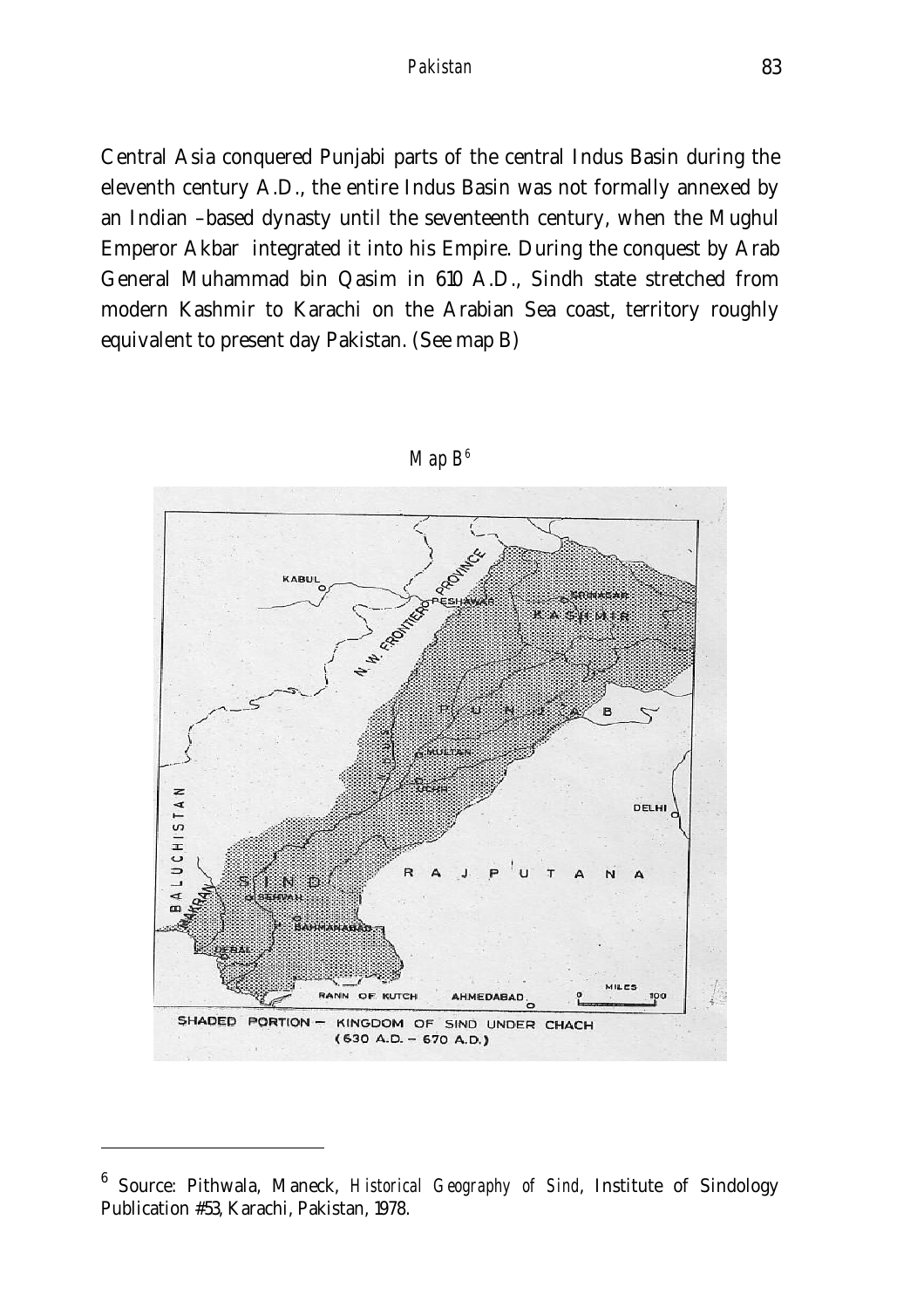



Around 500 A.D., not long before the Arab conquest, the Great Kushans ruled the Indus State. The Kushan Empire roughly encompassed the region of modern Central Asia, including Afghanistan and Pakistan—areas considered essential regional trade hubs in the GCAP concept. Political orders after the Kushan Empire adhered to a variety of ideologies yet followed similar territorial patterns. The Sasanids of Persia cultivated considerable influence in the Indus Basin until the beginnings of the Arab-Muslim era in Central and Southwest Asia. The Kushan Empire stretched from modern-day Uzbekistan through Tajikistan and parts of Kyrgyzstan to Afghanistan and from North-Central Pakistan to the Arabian Sea.

<sup>7</sup> Source: McEvedy, Colin, *The Penguin Atlas of Ancient History*, Penguin Books, 1988.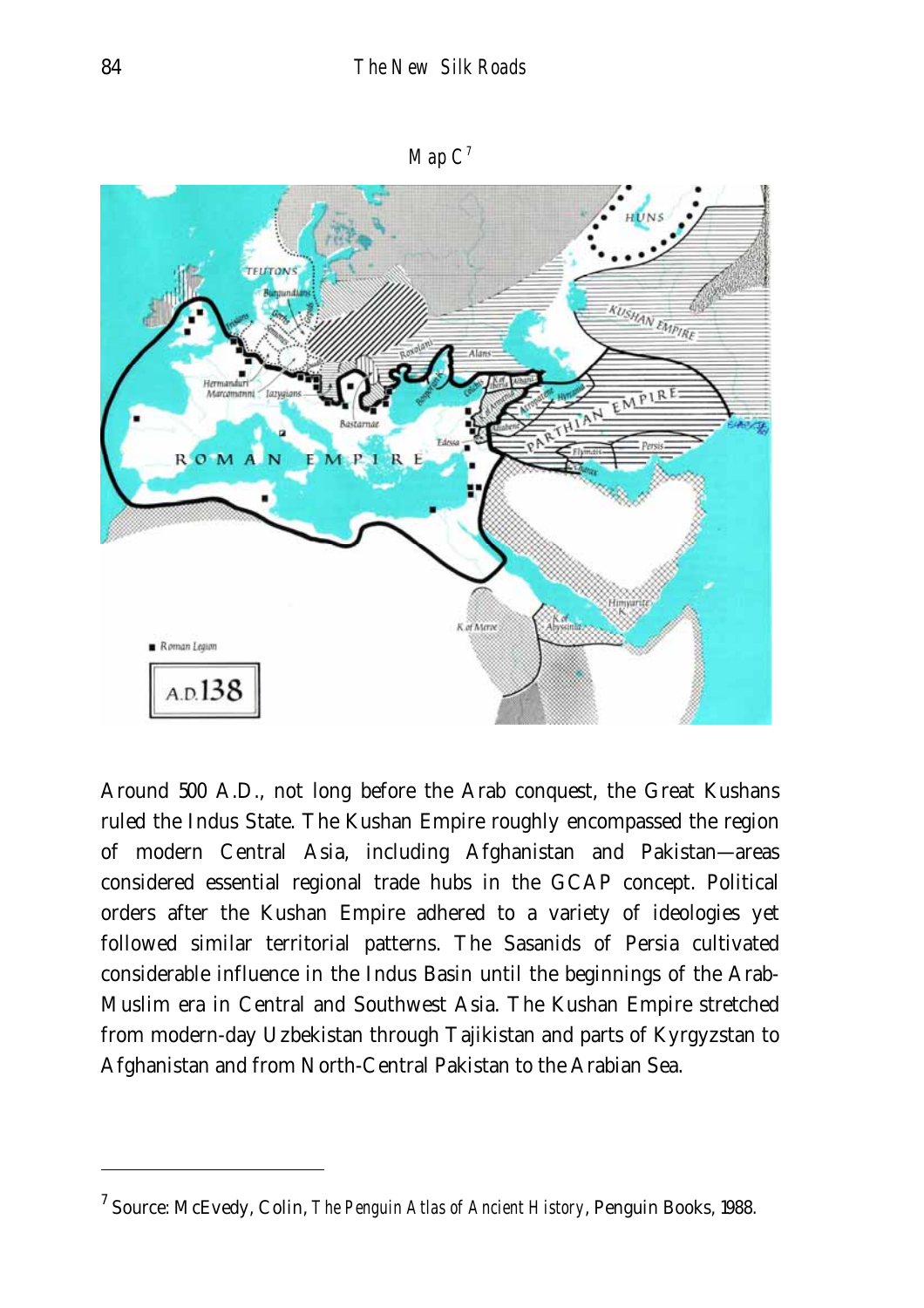

*Maps D & E: Boundaries of the Kushan Empire* 

The Indus coastal harbor of Barbarikon—some sixty km from Karachi served as a route from the Arabian Sea into what is now Pakistan. Crosscontinental trade between Rome, the Kushans and China was carried along this route.

Maps A, B and C show the resemblance between the Kushan Empire territory and the GCAP trade regions, with transportation corridors largely running through the coastal regions of what is now modern Pakistan.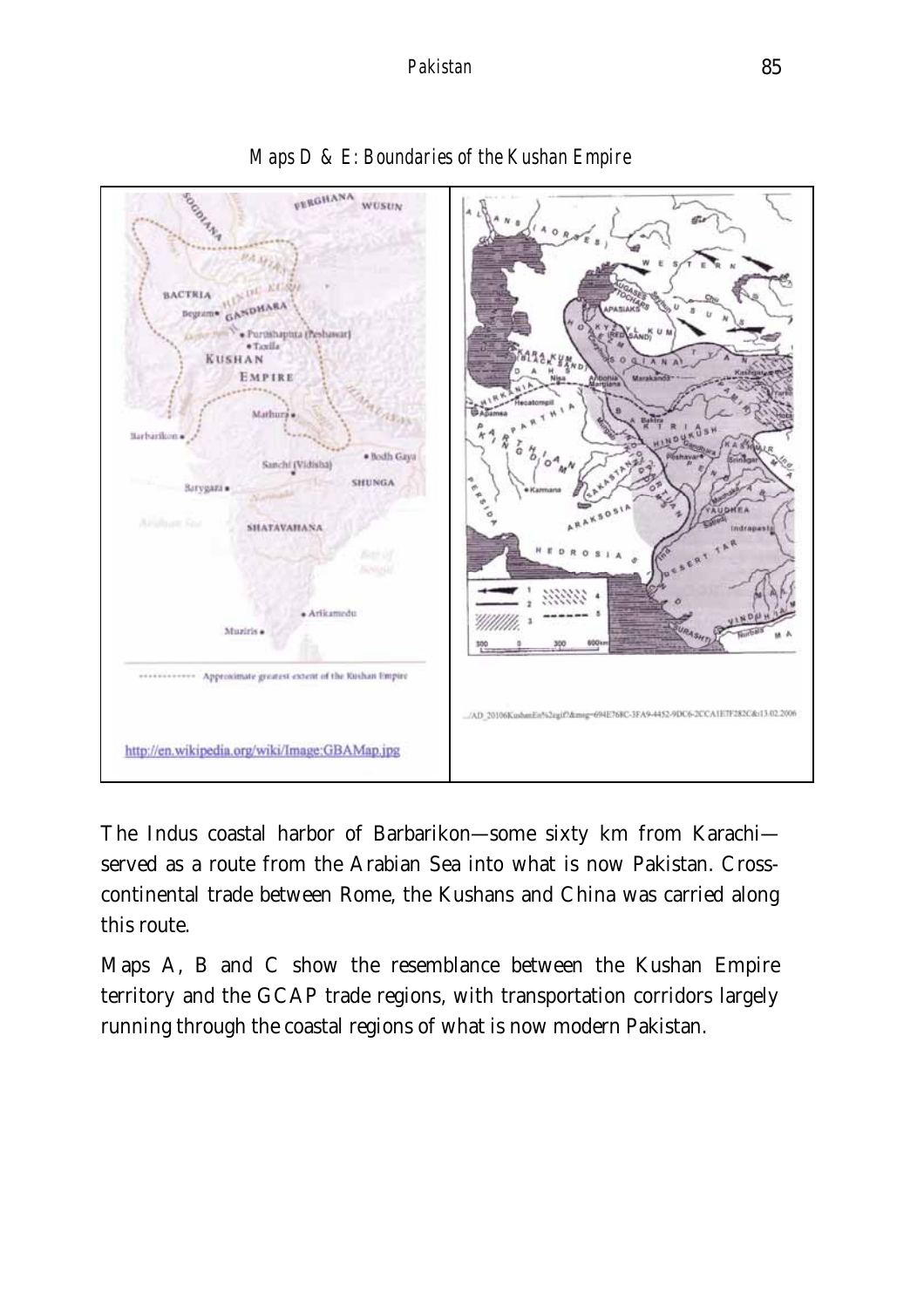

*Map F.* 

http://en.wikipedia.org/wiki/Image:Silkroutes.jpg

idian

Осе

Contrary to the conclusions of the 1968 Dushanbe Conference on the 'Kushan Period' that examined India-Central Asia commercial and cultural interactions,<sup>8</sup> the name "India" referred to regions of modern Pakistan whence Kushan commercial and cultural influences (in the form of Hellenistic Gandharan arts) extended to Bharat.

<sup>8</sup> Cited by Ahmar, Moonis, "India and its Role in the New Central Asia," *Pakistan Horizon*, vol. 45, no.3, July 1992, p. 59, from Khilnani, Niranjan M., *Realities of Indian Foreign Policy* (New Delhi: ABC Publishing House, 1984), pp. 167-168.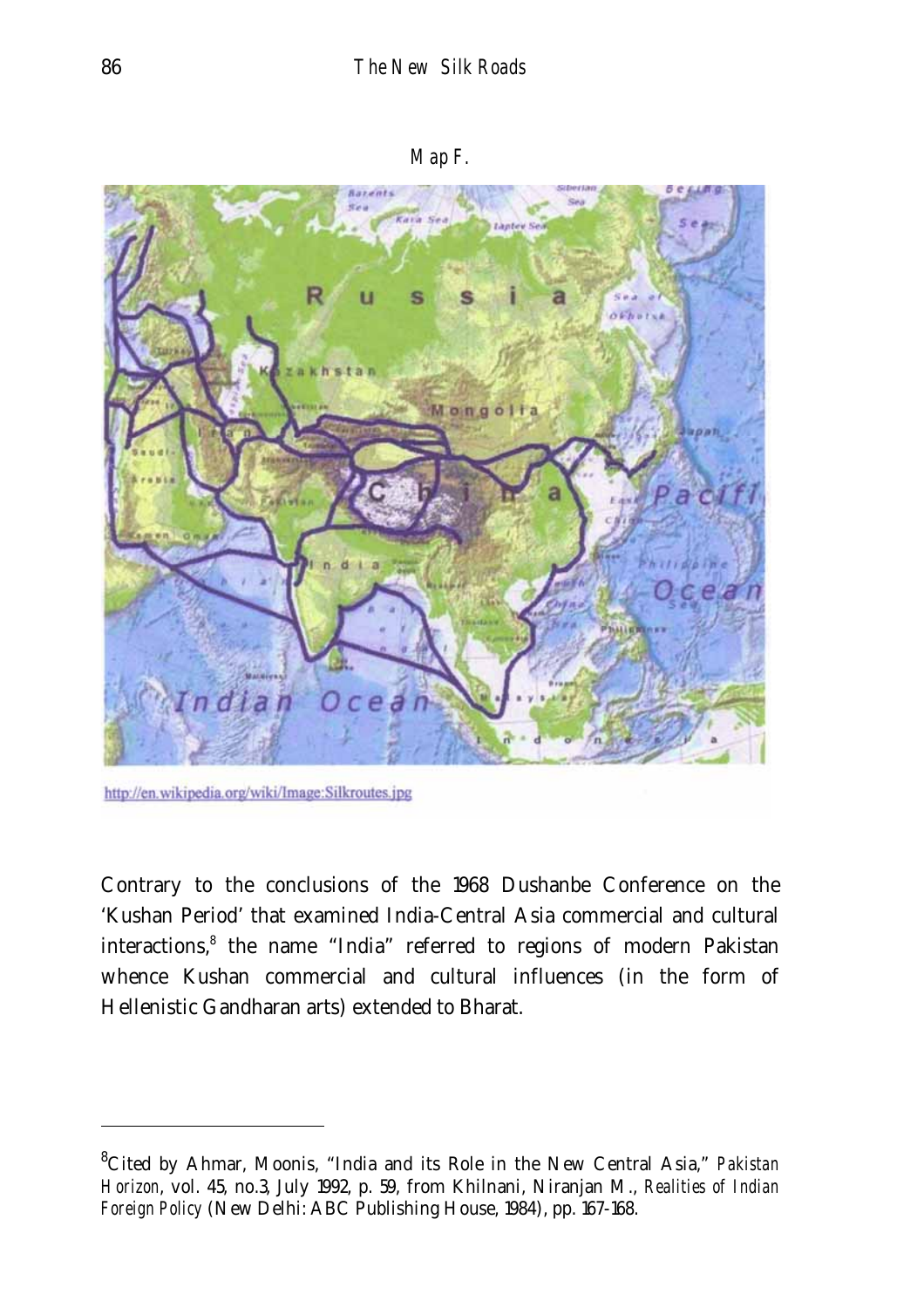



Thus, the GCAP proposal of regional partnerships resembles the trade patterns under the Kushans with their gold and silver currencies.

Moreover, transportation corridors used by the Kushans strikingly resemble trade routes currently planned by the Pakistan government. Modern technology has facilitated connections between Pakistan national highways, railways, and the port facilities of Karachi, Port Qasim and Gwadar. Newly planned roads include connecting points with Afghanistan at various junctions, among them Jalalabad, the Wakhan border, and Western China through the northern Karakuram Highway. Chinese roads connected to Kyrgyzstan and Kazakhstan provide a North-South alternative transit route (see map 1). Under a \$200 million contract, China will refurbish the Karakuram highway with five to six bridges, making it a year-round

<sup>9</sup> Source: McEvedy, Colin, *The Penguin Atlas of Ancient History*, Penguin Books, 1988.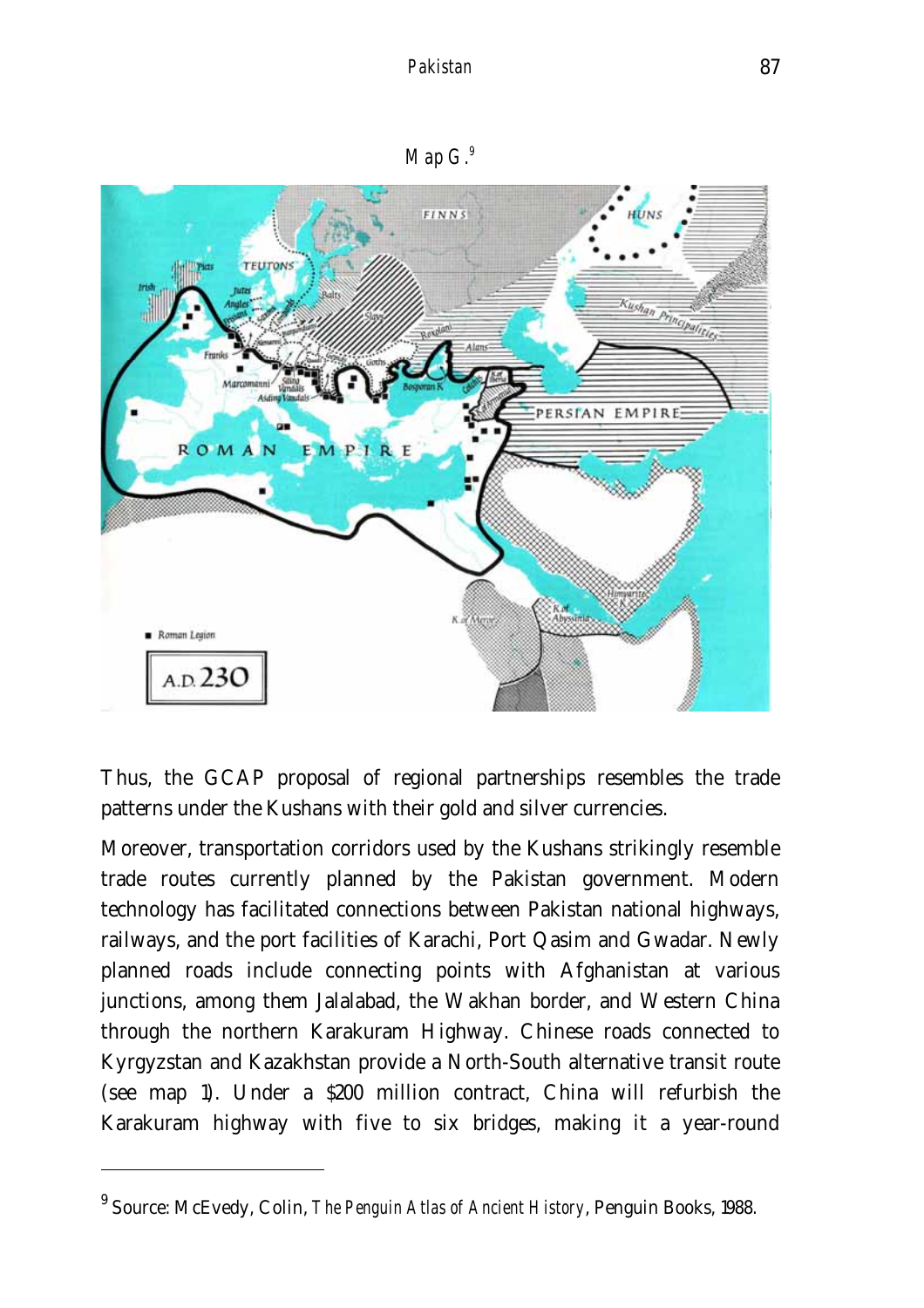weather-fair road.<sup>10</sup> Pakistani transit routes connecting to India already exist, but their effectiveness largely depends upon long-term transit-related negotiations between the two countries.



*Map H.11*

#### The Geography, Politics and Economics of Transit Routes:

Pakistan's location allows it to provide convenient and modern rail and roadways with relatively short distances. Table 1 provides a comparative overview of distances between Islamabad and Karachi, the capital cities of Central Asia, and Soviet-era Russian port facilities.

<sup>&</sup>lt;sup>10</sup> Conversations at the Ministry of Communications, Government of Pakistan, Islamabad, February 27, 2006.

<sup>11</sup> Source: McEvedy, Colin, *The Penguin Atlas of Ancient History*, Penguin Books, 1988.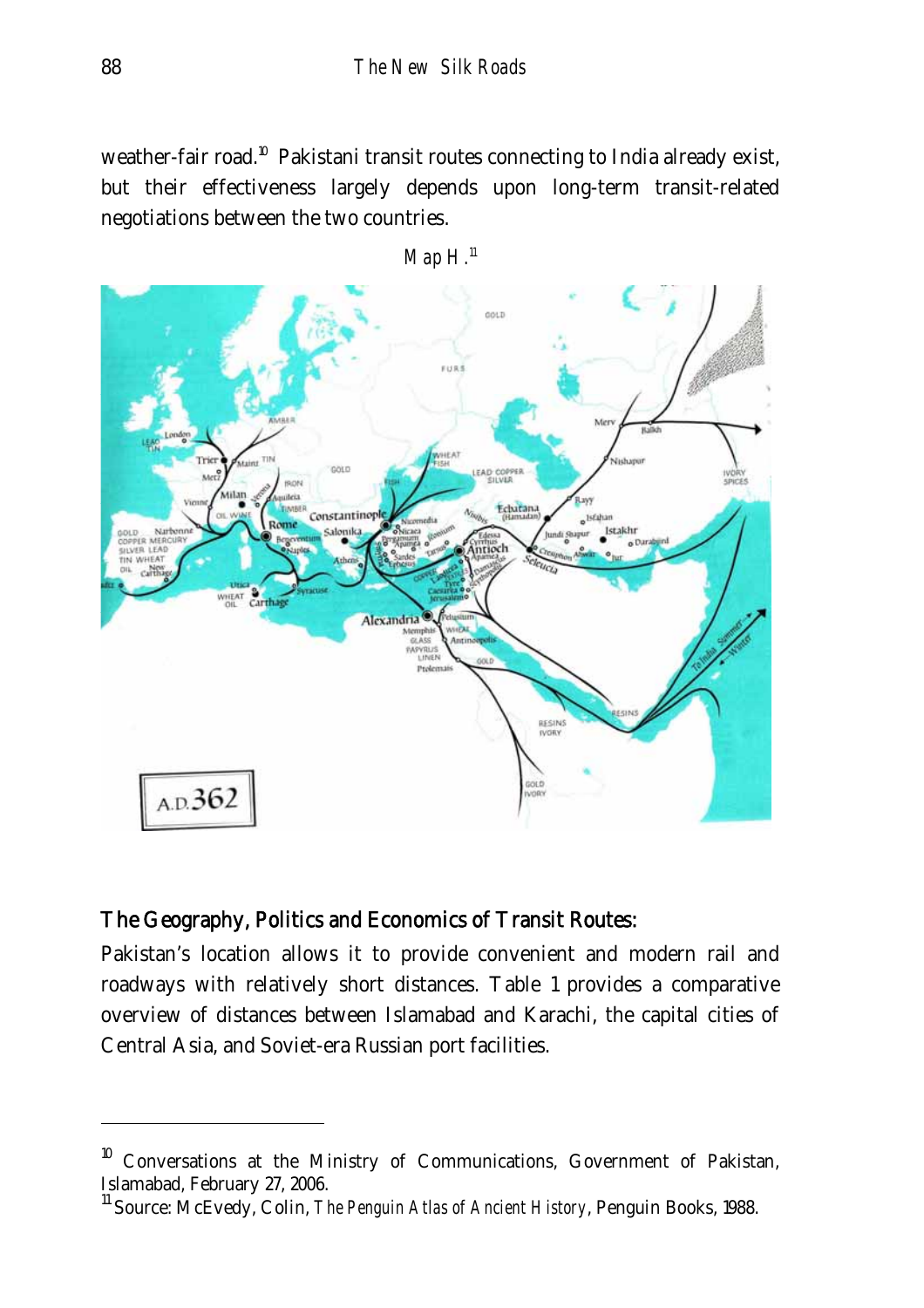| From            | To              | <b>Distance</b> | From                | To       | <b>Distance</b> |
|-----------------|-----------------|-----------------|---------------------|----------|-----------------|
| Islamabad       | <b>Tashkent</b> | 800 km          | Karachi             | Dushanbe | 2720 km         |
| Islamabad       | Dushanbe        | 640 km          | Abadan              | Dushanbe | 3200 km         |
| Islamabad       | Alma Ata        | 1040 km         | <b>Bandar Abbas</b> | Dushanbe | 3440 km         |
| Islamabad       | <b>Bishkek</b>  | 960 km          | Odessa              | Dushanbe | 3400 km         |
| <b>Tashkent</b> | Chaman          | 1292 km         | <b>Vladivostok</b>  | Dushanbe | 9500 km         |
| Karachi         | Lahore          | 1292 km         | Gwadar              | Karachi  | 489 km          |

Table 1: Distances Between Destinations in Pakistan, Russia and Central Asia<sup>12</sup>

*Map*  $I^3$ 



Pakistan expressed interest in being a major transit-route corridor for Central Asian states at the time of their independence in the 1990s. In 1995, the Pakistani government estimated distances to prospective port facilities and considered constructing more ports, in addition to Karachi and Port Qasim.

<sup>&</sup>lt;sup>12</sup> Table prepared from the article by Shameem Akhtar, "Strategic Significance of Central Asia", *Pakistan Horizon*, Vol.45, No.3, July 1992, pp.29-56. Routes remain same since this publication.

<sup>&</sup>lt;sup>13</sup> Source: Ministry of Communications, Government of Pakistan, Islamabad, 2006.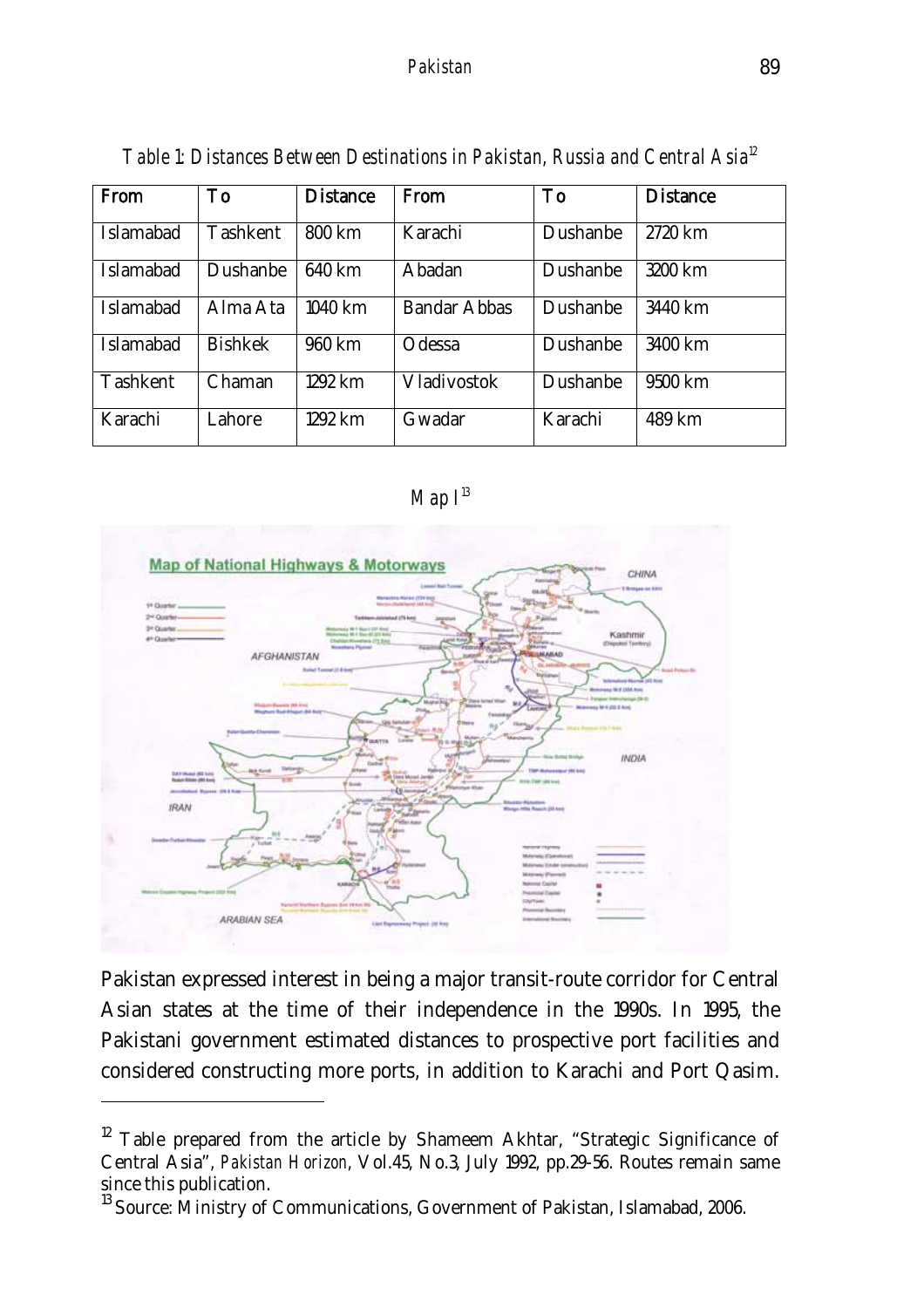The new Gwadar deep-sea port on the Baluchistan coast and the highways connecting it to Afghanistan reduce the distances of Pakistan-Central Asia traffic by about 500 km. During a summer 2005 visit to the United States, Afghan President Hamid Karzai, in a speech at the Central Asia-Caucasus Institute, emphasized the 32 hour-long travel time by road from Karachi to Tashkent via Afghanistan. The distance between Karachi to Chaman is relatively longer than traveling from Chaman to Dushanbe via Afghanistan; the Gwadar port reduces travel time from five to ten hours, depending upon where the journey started.

The value of Afghanistan-Pakistan trade from 2004 to 2006 has fluctuated between \$1 to 2 billion.<sup>14</sup> According to officials at Pakistan's Ministry of Foreign Affairs, "By early 2006, the Afghan-Pak trade has already reached US\$1.2 billion as contrasted to the \$3 million trade between India and Pakistan."15 Pakistan shares a border of approximately 2500 km with Afghanistan and offers it key trade facilities. Trade volume between Afghanistan and Pakistan has continued to rise, despite some disagreements over tariffs on electrical supplies from Dubai, which is often smuggled back to Pakistan. Afghan government officials have complained about the length of time needed to clear cargo at Karachi and Port Qasim, yet recent port modernization and reformed customs rules and technology have reduced delays from twelve to four days.

Recent reports indicate that the value of trade between India and Pakistan may soon reach \$1 billion<sup>16</sup>, while Pakistan-Central Asian trade volumes remain similar to those of the mid-1990s. India-Afghanistan trade, much of it reconstruction assistance, moves through Pakistan on Afghani/Pakistani vehicles traveling between Karachi and Kabul. Direct transit for India through Pakistan is part of the compound package of confidence-building measures tied to the détente process between these two countries. Progress has been achieved, although far less than would be desirable.

<sup>&</sup>lt;sup>14</sup> "Trade with Kabul to rise to \$1 bn," Daily Dawn (Karachi), January 19, 2004.

<sup>&</sup>lt;sup>15</sup> Personal meetings with top officials at the Ministry of Foreign Affairs, Government of Pakistan, Islamabad, February 28, 2006.

<sup>&</sup>lt;sup>16</sup>"India Pakistan trade on the rise," Daily Dawn (Karachi), March 20, 2006.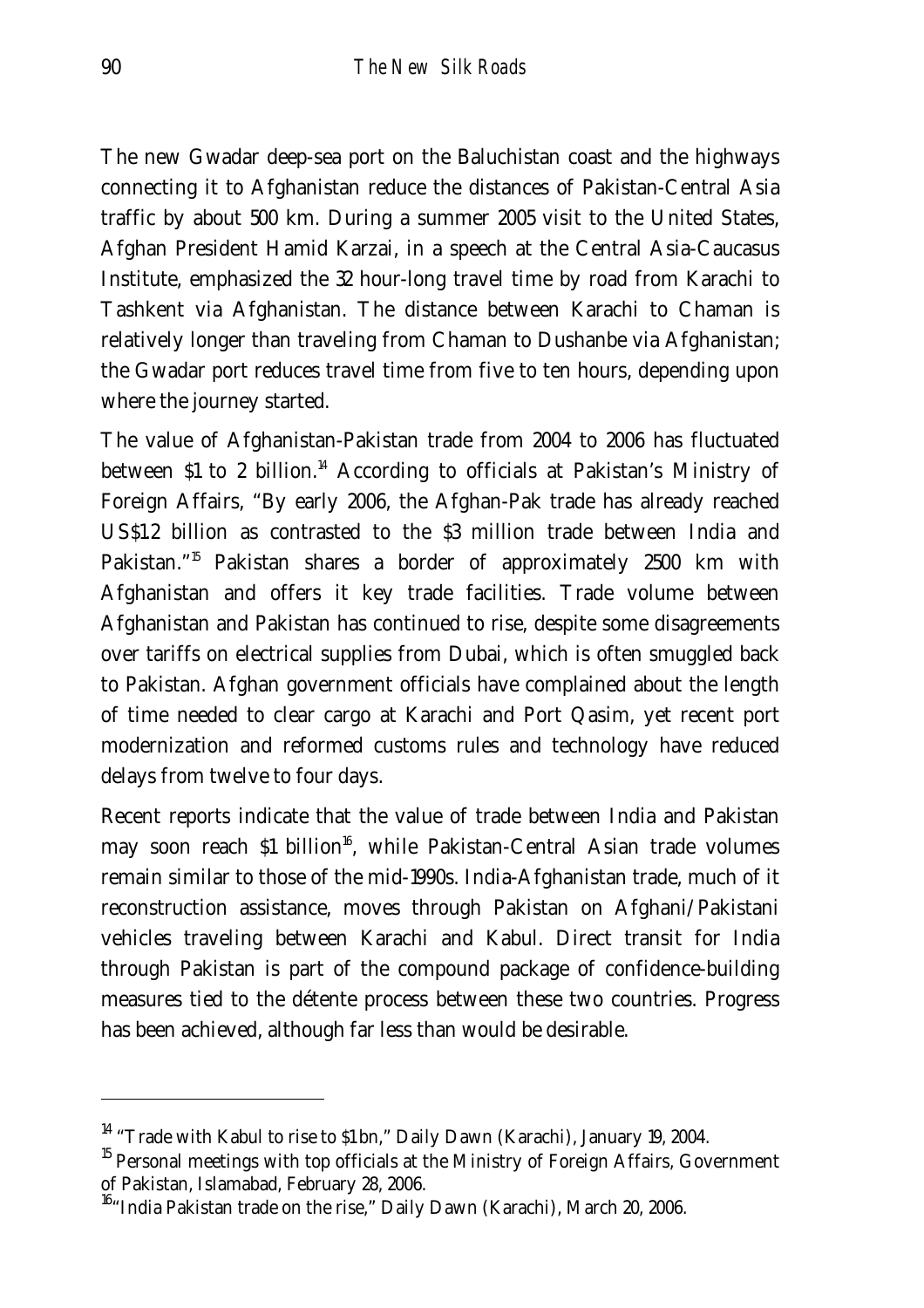#### *Pakistan* 91

Trade between Pakistan and the Central Asian states will likely increase thanks to new bilateral agreements on commercial mechanisms, and as transit security in Afghanistan is improved. Tajikistan, Afghanistan and Pakistan have agreed to construct jointly a key 20 km-long road through Wakhan border to facilitate trilateral trade; parallel to the road will be an electricity transmission line that will allow Pakistan to import electricity from Tajikistan, with the further possibility of exporting it to India.<sup>17</sup> Pakistan has also welcomed President Karzai's suggestion that electricity bound for Pakistan could be routed through Kabul, as opposed to traversing the remote Wakhan border route.

Pakistan's initiatives over the past seven years have improved its relations with the Central Asian states. Pakistan and Uzbekistan signed an extradition treaty in January 2002, and the Pakistani government waived a \$10 million loan to Kyrgyzstan. The Almaty-Karachi road via the Karakuram Mountains (the Almaty-Bishkek-Kashgar-Karakuram-Islamabad-Karachi network) is functioning, although it transports a low volume of trade; trade volume will likely grow once the construction of the Gwadar port is complete. The development of Gwadar will open new opportunities for foreign direct investment in both Central and Southwest Asia. The Pakistani government has reservations about Tajikistan's decision to lease a military airbase to India, yet the Tajik government seems attentive to Pakistani concerns.<sup>18</sup> Other promising developments include the positive tone of Uzbek President Islam Karimov's May 2005 visit to Pakistan, and the revival of plans for a Turkmenistan-Afghanistan-Pakistan gas pipeline after Turkmenistan certified the size of the reserves in the Daulatabad gas fields.<sup>19</sup> Besides the historic ethnocultural relationship—the majority of the Pakistani people and their culture trace to the Ferghana and Zarafshan valleys of Central Asia most Central Asian governments now acknowledge Pakistan's importance as a southern transit route, providing an outlet for their landlocked economies.

Pakistan has an edge over other transit routes because it offers three major seaports along the Arabian Sea. The planned Iranian port of Chahbahar at

 $19$  Ibid.

<sup>&</sup>lt;sup>17</sup> Meetings at the Ministry of Foreign Affairs, Islamabad, February 28, 2006.

<sup>18</sup> Meetings at the Ministry of Foreign Affairs, Islamabad, February 27, 2006.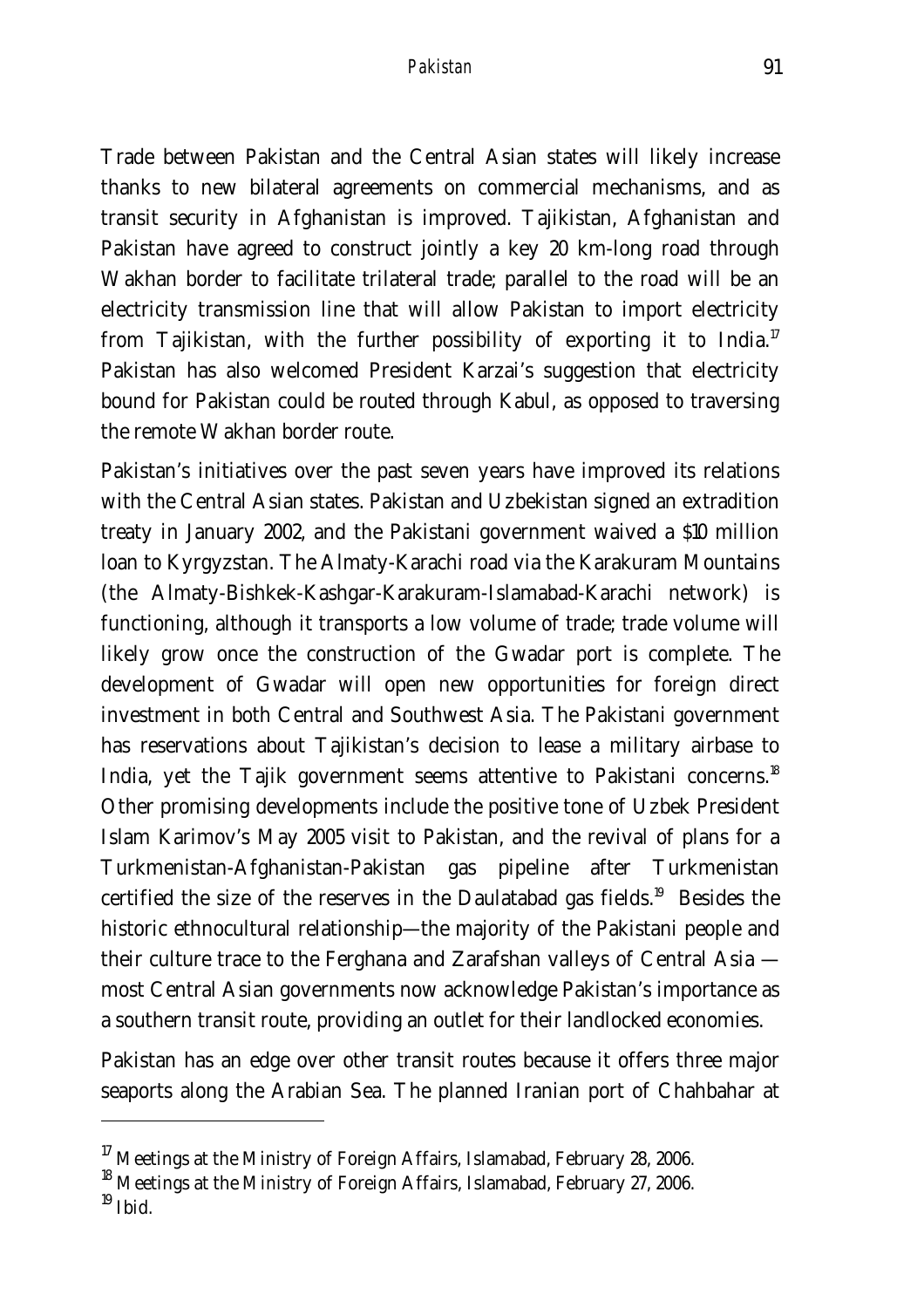the mouth of the Persian Gulf is only 200 km away from Gwadar and is being built with Indian assistance. But Chahbahar will not be directly competitive with Gwadar for two reasons. First, Chabahar's scope will be limited since it is near the Strait of Hormuz and is constrained by the relatively shallow waters of the Persian Gulf. Second, regional commerce may grow to the point that existing port facilities may no longer be sufficient. Once the GCAP-proposed southern routes are developed, the construction of additional ports may be necessary, and these will likely be in Pakistan.

Let us now turn to the Pakistani government's plans to build rail and road networks to channel Central Asian traffic through Pakistan's national highways and to connect Afghanistan, Tajikistan, Kyrgyzstan and eastern Kazakhstan via the Karakuram mountains through the western China road network. The proposed gas pipeline from Turkmenistan to Pakistan via Afghanistan will also be considered in greater detail.

#### Rail and Road Network

Although the Karakuram Highway and Pakistan's national highway system already constitute an important North-South transit corridor, new internal bypasses, motorways and expressways that will facilitate Central Asian trade are now under construction or have been completed. Map 1 shows these routes. Pakistani officials believe that the addressing of underdevelopment, poverty and instability within Pakistan and nearby regions requires a formal network of commercial communication; official Pakistani investments in the transit sector reflect this concern. Table 2 provides an overview of planned rail and road infrastructure that will aid Central Asian trade. Pakistani roads carry 89 percent of the country's passenger traffic and 96 percent of all inbound and outbound freight traffic. This reliance has made the development of road infrastructure a top priority. N-5, the main national highway, connects Karachi in the south with Torkham at the Afghan border in the north; an additional Torkham-Jalalabad link with Afghanistan is nearing completion.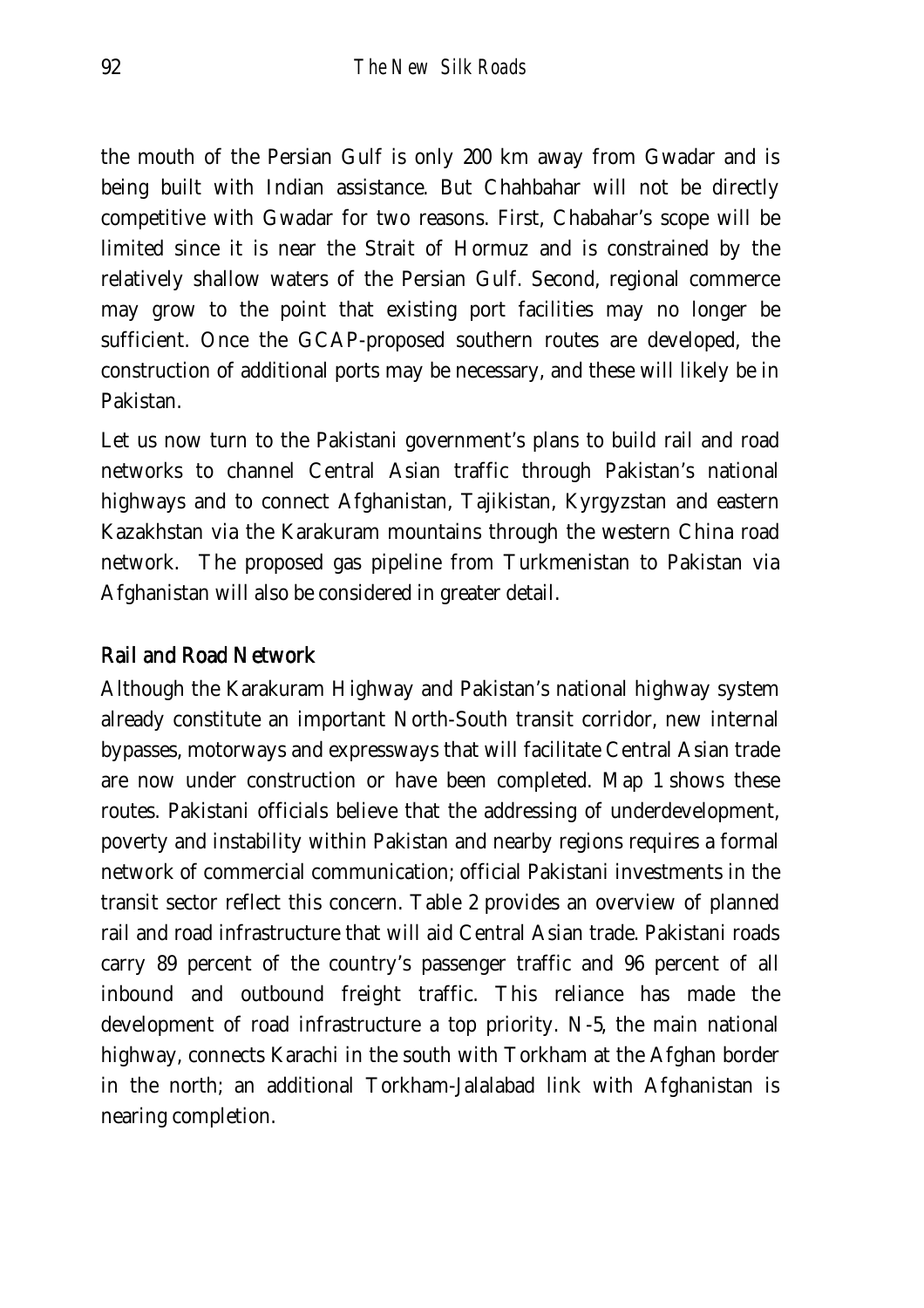| Ħ<br>Roads                   | Purpose                    | Frem               | To                             | Size          | Bridges/Tunne<br>5       | Status                                                       |
|------------------------------|----------------------------|--------------------|--------------------------------|---------------|--------------------------|--------------------------------------------------------------|
| Highway<br>$N-35$<br>mempery | year-long<br>We ather-fair | Cilsit             | Pass/Chinese<br>Khunirab       | Not Available | 5 to 6 bridges           | fair Cosigned with<br>Existing.<br><b>China</b><br>We ather- |
| Motorway                     | Internal                   | Mansehra           | ürlük<br>Karakurams            | 124 km        | Σe                       | Operational                                                  |
|                              | connection                 |                    |                                |               |                          |                                                              |
| $\rm{N\cdot1}$               | National                   | men                | Ihakhand                       | $48$ km       | Σ                        | Operational                                                  |
|                              | Highway                    |                    |                                |               |                          |                                                              |
| $N-75$                       | National<br>$\rm Highway$  | Islamabad          | Murree                         | $43$ km       | Yes, at Azad Pa<br>train | Operational                                                  |
| M-1 Sec. I                   | Motorway                   | Mansehra           | Nowshera                       | $\rm 37~km$   | Σ                        | Planned                                                      |
| Mrs Sec. III                 | Motorway                   | Mansehra           | Rawalpindi                     | 23 km         | Σρ                       | Planned                                                      |
|                              | Flyover<br>Nowshere        | Chalbat            | Nowshere                       | 71 km         | Σ                        | Operational                                                  |
| $_{\rm N\mbox{-}8\mbox{-}}$  | National<br>$\rm Highway$  | Kohat              | Bannu                          | 1.9 km        | Tunnel                   | Operational                                                  |
| $M-2$                        | Motorway                   | Rawalpindi         | Lahore                         | 359 km        | No. Faizpur interchange  | Operational                                                  |
| $M_{-3}$                     | Motorway                   | Lahore             | Faisalabad                     | 52.5 km       | No                       | Operational                                                  |
| M-5 & M-6                    | Motorways                  | Faisalabad         | Karachi via D.I.G.<br>Khan     | Unknown       | May be                   | Planned                                                      |
| $M-8$                        | Motorway                   | Gawadar.<br>Turbat | Khuzdar                        | Unknown       | Maybe                    | Planned                                                      |
| $M-8$                        | Motorway                   | Khuzdar            | hills Reach<br>Rato dero-Wangu | 35 km         | No                       | Planned                                                      |
| N-ro                         | Highway<br>National        | Karachi            | Gawadar-Giwani                 | 500+ km       | May be                   | Operational                                                  |

Table 2: Road Infrastructure in Pakistan

 $\mathbb{F}$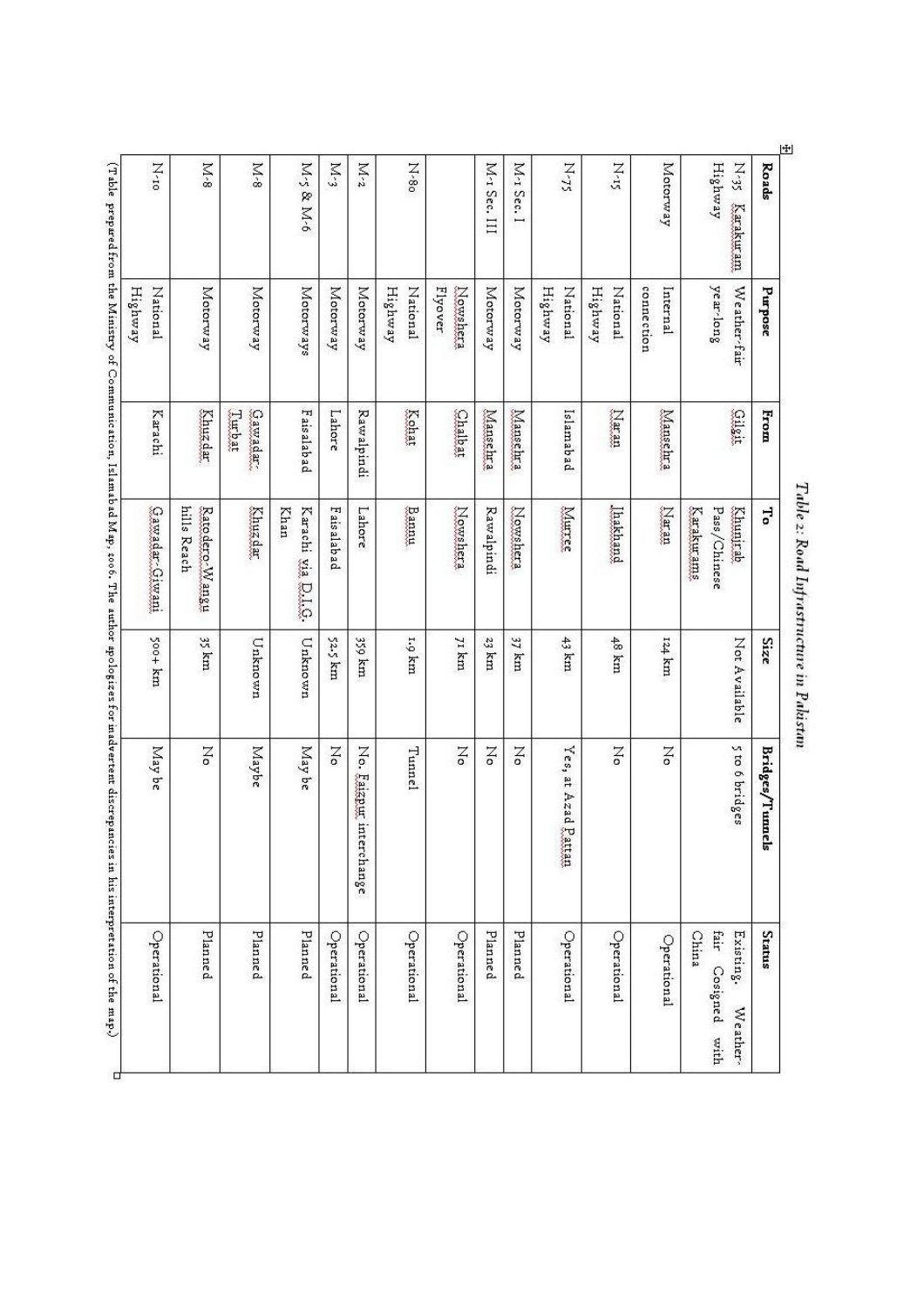The second North-South corridor in Pakistan, the Indus Highway, has been updated to meet international standards; it is expected that the entire highway will have been revamped by 2008. These highways, together with new roads, the Karachi-Gwadar highway, and other connecting routes in north-central Pakistan, have reduced the overall distance for Afghanistan and Central Asian trade from Pakistan by 500 km.<sup>20</sup>

## Additional Roads

Direct rail and roads from Gwadar to Chaman are being planned with assistance from the Asian Development Bank (ADB); while the new port at Gwadar is already linked with Chaman via the coastal highway (N-10) and ECO Highway (N-25). Additional roads are being planned, along with the upgrade of the road from Gwadar Basima and Sorab, via Hoshab, Panjur, and Nag, at a total investment of \$59 million. Construction of a new road to Pangur and beyond is a priority in order to facilitate trade with Afghanistan and Central Asia.<sup>21</sup>

The Liari-Gwadar road has been completed, and the Gwadar-Jiwani-Gabad road that will facilitate trade with Iran should be completed by 2009. It is reported that 57 percent of the Gwadar-Hoshab project is already completed with the rest to be finished by 2007. In addition, the Basima-Khuzdar road will be done by 2009, and 60 percent of the Khori-Wangu project has been completed; the remaining portion from Qubo Saeed Khan to the Wangu hills is expected to be finished within three years. The Qalat-Quetta-Chamman road contract has been awarded along with an ADB financial package, and the road is expected to complete within three years.<sup>22</sup>

The Pakistan North Western Railways network that serves the region from Karachi to Peshawar and points in between is being modernized thanks to an

<sup>&</sup>lt;sup>20</sup> "Trade and Transport Facilitation in Pakistan: Prospects for Increasing Trade Volume," brief by the Ministry of Shipping and Ports, Government of Pakistan, Islamabad, February 27, 2006 (hereafter "Trade and Transport Facilitation in Pakistan").

<sup>21 &</sup>quot;Gwadar link roads to cost Rs. 35bn: PM," *Daily News* (Islamabad), March 21, 2006.  $22$  Ibid.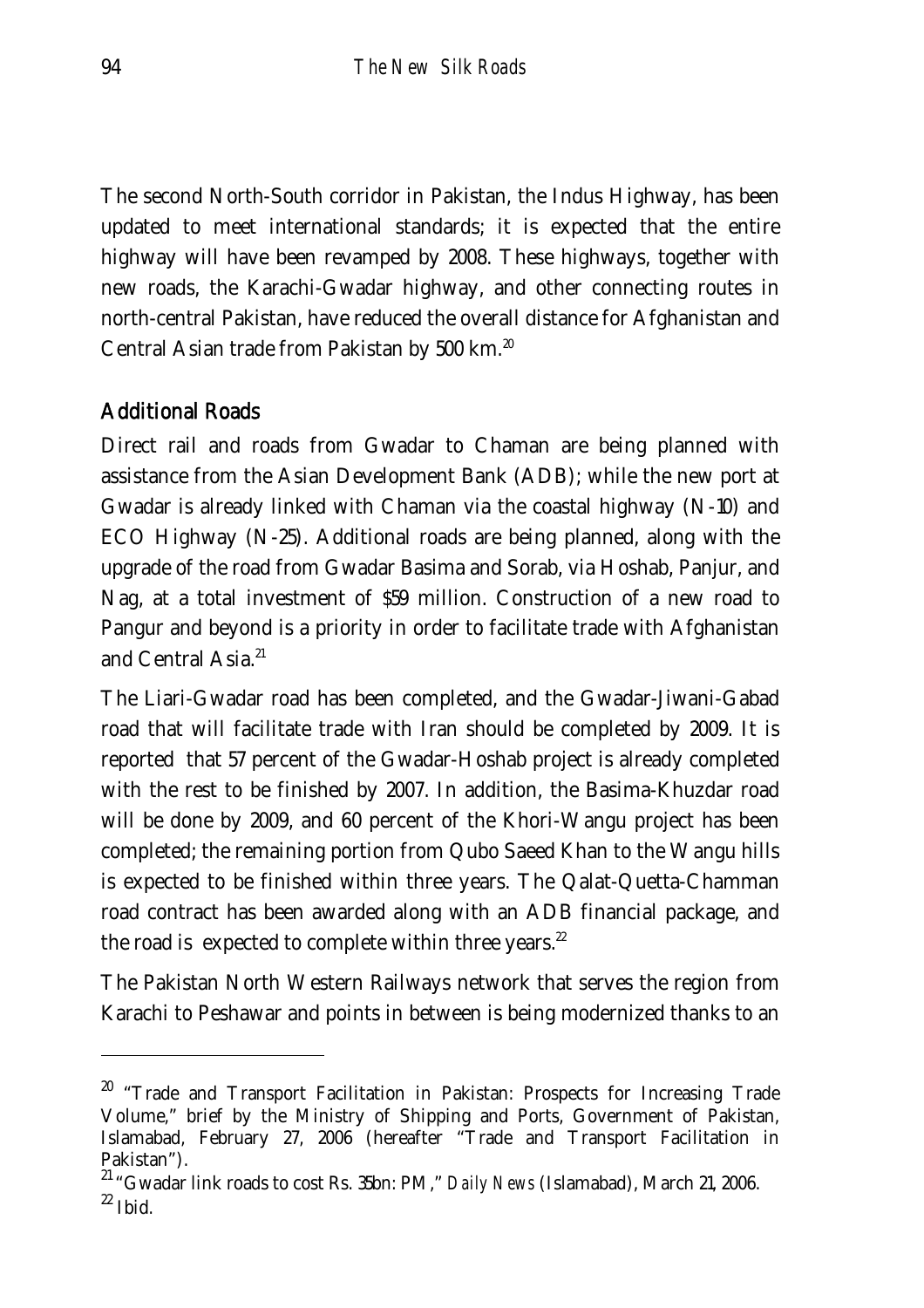agreement with China. The ADB has offered to assist the construction of a Gwadar-Chaman rail line that will extend to Kandahar, Kabul and Herat, with additional extensions to the north and west. This will allow travel to Daulatabad/Ashkgabat in Turkmenistan, Termez in Uzbekistan, and to Tajik Badakhshan via in-country railway connections.

The Pakistani road network is to be completed in the next three years with additional planned rail and road infrastructure to be completed over the coming decade. Pakistan is revitalizing its national highways with two-way double traffic lines; approximately 87 percent of this revitalization is now complete. The traffic on Pakistani national highways has almost doubled since the independence of the Central Asian states and the start of reconstruction in Afghanistan. This increase has generated a need for improvements and repairs to Pakistan's domestic rail and road network. In addition, China and Pakistan are exploring the possibility of developing a rail line and an oil pipeline from Gwadar north to the Karakuram mountain region on the border with Xinjiang.

#### The Gwadar Deep-Sea Port

 $\overline{a}$ 

Continuing instability in the Persian Gulf has led the ADB to consider the strategically located port of Gwadar as an alternative to Persian Gulf ports.<sup>23</sup> Despite having been refurbished to accommodate large cargos, the existing Pakistani ports of Karachi and Port Qasim were found unattractive due to their distance from main highways and shipping routes and their limitations in handling large mother ships and oil tankers. The construction of the Gwadar deep-sea port is therefore an important component of Pakistan's overall initiative to facilitate trade with the landlocked states of Central Asia.

Gwadar is near the mouth of the Persian Gulf, about 489 km from Karachi. Plans to develop the Gwadar port were initiated in the early 1990s, and the first phase of construction began in 2002 with Chinese assistance. In the early 1980s, during the Soviet-Afghan war, the United States also expressed

<sup>&</sup>lt;sup>23</sup> "Gwadar," Board of Investment (BIO), Government of Pakistan, accessed November 15, 2004 via http://www.pakboi.gov.pkNews\_event/Gwadar.html.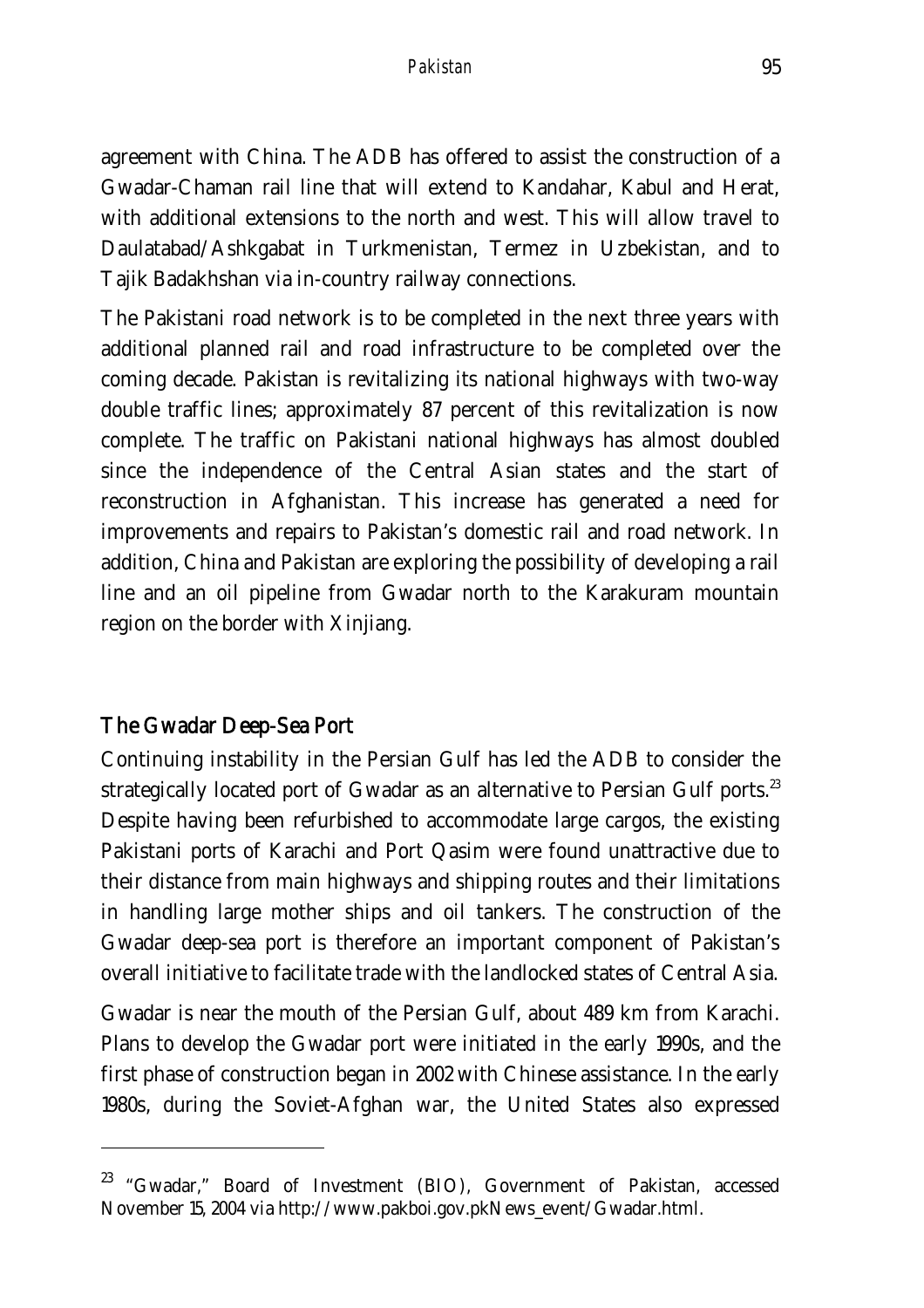interest in helping to develop the Gwadar port facilities, but U.S. interest waned soon after the Geneva Agreement on Afghanistan was signed in 1985. The collapse of the Soviet Union, the growing importance of the Central Asian states and China's rising need for energy from the Persian Gulf all played a role in Beijing's decision to assist Pakistan with this initiative.

The first phase of construction cost \$248 million, with \$198 million coming from China and \$50 million from Pakistan. This phase included three multipurpose berths of 200 meters each with 350 meters backup area and related ancillary facilities; a 5 km Approach Channel dredged to accommodate vessels up to 30,000 dwt [deadweight tonnage] and with up to 11.5 meters of draft, as well as cargo handling equation and operational craft. $^{24}$ The second phase, estimated to cost \$524 million, will add seven 300-meter berths and two oil piers to accommodate oil tankers up to 200,000 dwt, bulk carriers up to 1000,000 dwt, general cargo vessels up to 100,000 dwt, and fourth generation container ships drawing 15.6 to 20 meters draft. The Phase One construction plans were revised in February 2005 to add an additional \$39.8 million to dredge the port channel to 14.5 meters, which will help accommodate mother ships used for transshipment. This dredging has been scheduled to be complete by the end of 2006.<sup>25</sup>

The first phase of construction at Gwadar was completed ahead of schedule in November 2005. But inauguration of the first phase development was postponed following terrorist attacks in Baluchistan. These attacks were allegedly carried out by forces opposed to stability in Afghanistan and to alternative transportation routes for Central Asia. In spite of this setback, second phase construction is underway, and the inauguration of the first phase work will likely occur in 2007. In January 2007, the government of Pakistan invited all foreign ambassadors and heads of international financial institutions for a good will trip to the completed Gwadar port facilities. In addition to port construction, planned civilian structures will transform Gwadar into a modern port city capable of attracting foreign investment. Oman is planning to invest approximately \$100 million in the city's

<sup>&</sup>lt;sup>24</sup> "A Brief on Gwadar Port Project," Ministry of Shipping and Ports, Government of Pakistan, Islamabad, February 27, 2006.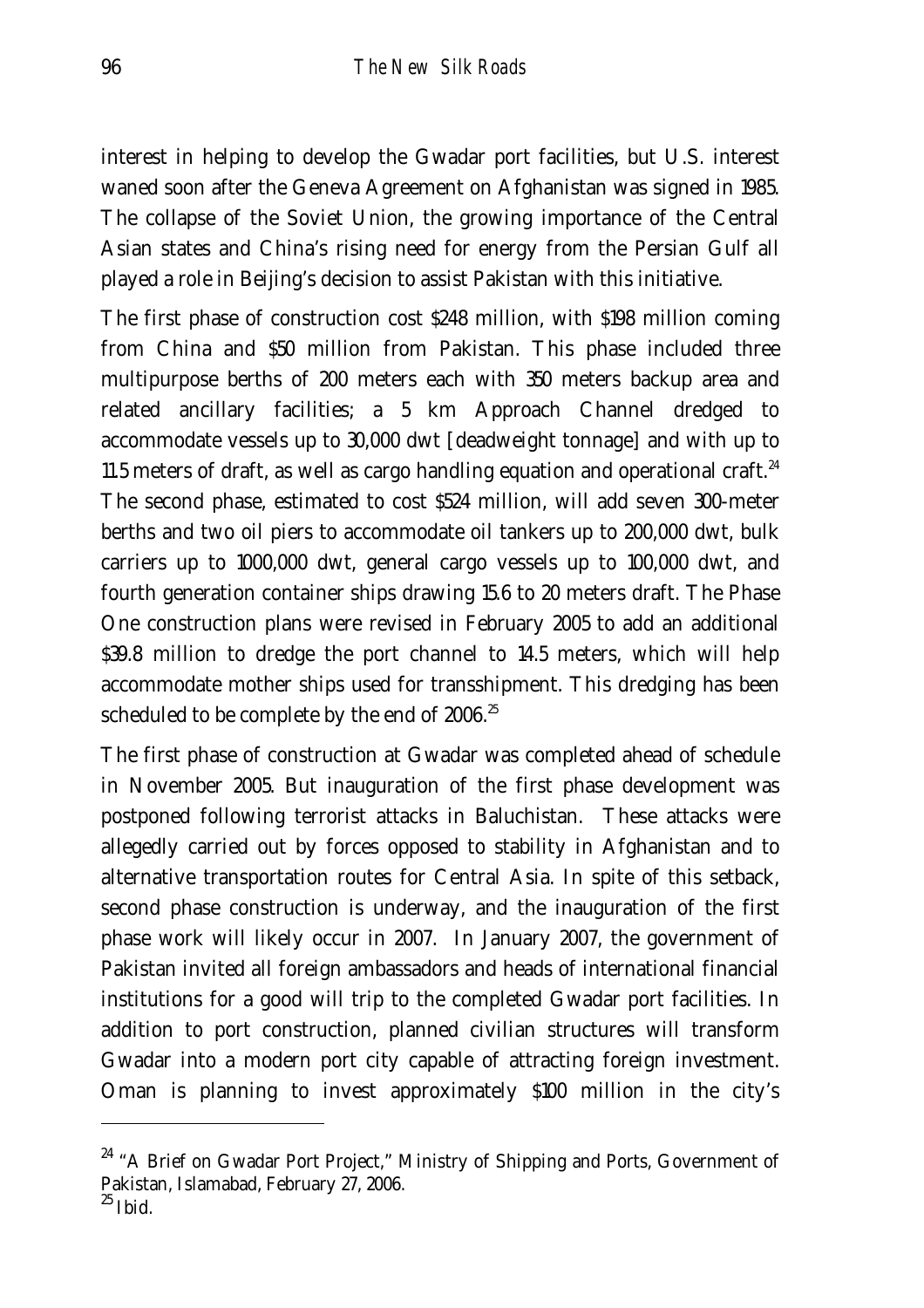infrastructure and several Polish companies have expressed interest in performing the required engineering work.<sup>26</sup>

The coastal highways connecting Port Qasim and Karachi to Gwadar are complete, and the ADB is providing assistance to construct road and rail networks from Gwadar to Chaman, with links to the Afghan cities of Kandahar, Herat and Kabul. These links will in turn connect to border posts in Iran, Tajikistan, Turkmenistan and Uzbekistan, and will eventually extend to Europe via Turkmenistan and Turkey. Approximately 97 percent of Pakistani imports and exports pass through Karachi and Port Qasim. The new Gwadar deep-sea port will serve the specific needs of Central Asian trade, in addition to being a regional transit and transshipment hub.<sup>27</sup>

The Gwadar port was recently leased to Singapore Port Authority for operations, and the Pakistani government is pursuing reforms to streamline and secure the import-export process. A 40-year agreement between the Gwadar Port Authority (GPA) and the Concession Holding Company (CHC) — a subsidiary of the Singapore Port Authority was signed in January 2007 for operating and managing the port. The road network supporting Gwadar is being developed in accordance with the Asian Highway Network Agreement, ECO's Decade Program of Action on Transport and Communication, and ECO's Transit Transport Framework Agreement on the development of the New Silk Route linking China with Europe.28 The Pakistani customs administration has undergone massive reforms to ensure transparency and provide a user-friendly automated clearance system that will reduce the time needed to clear goods. Tariffs at Gwadar will be as low as 5 percent on raw materials and foreign-made machinery. These reforms have been initiated under bilateral agreements with Iran, Turkey and China. Under the new rules, most cargo will be cleared in four days, instead of the usual 12 or more days. In addition, the

<sup>26 &</sup>quot;Polish Companies Interested in Gwadar Development," *Pak Tribune*, accessed November 15, 2004 via

<sup>&</sup>lt;http://www.paktribune.co./news/print.php?id=61615&PHPSESSID=56818006188776b >.

 $^{27}$  "Trade and Transport Facilitation in Pakistan".

<sup>28</sup> Ibid.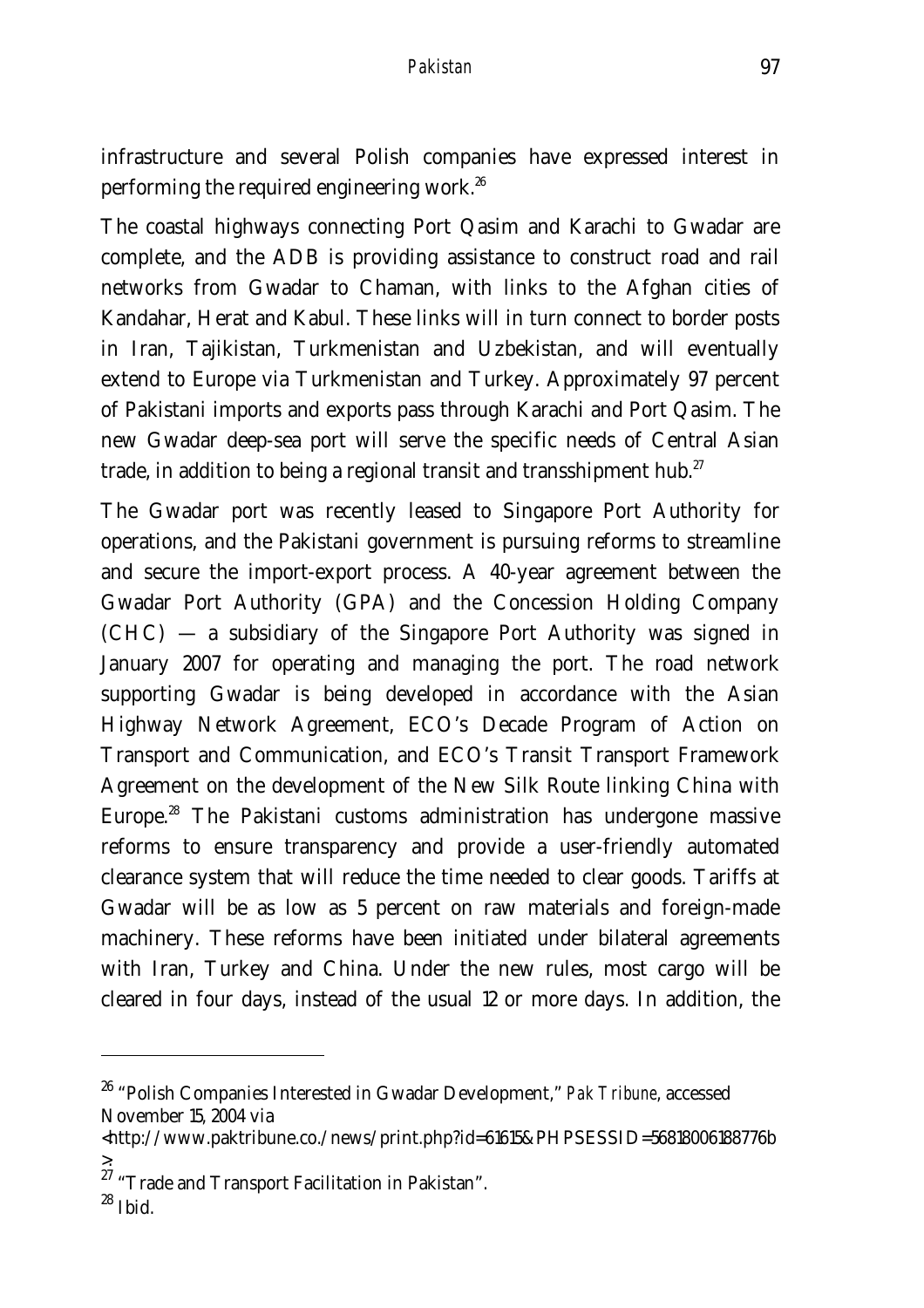Code of International Ship and Port Facility Security of the International Maritime Organization has been implemented by the Pakistani ministry responsible for ports and shipping, and the UN-sponsored Customs Trade Partnership against Terrorism has been voluntarily applied. The Pakistani National Logistic Cell will install container scanners at all border crossings, under the Container Security Initiative of the United States Department of Homeland Security.

#### Regional Trade Forecast

Pakistan's sea-borne trade in 2000 was 42 million tons. This is expected to rise to 78 million tons by 2015. Future trade estimates envisage substantial cargo from China, the Central Asian states, and Afghanistan. Gwadar will be the closest and most viable port for western China, Kyrgyzstan, eastern Kazakhstan and central Russia and Mongolia. This will be possible by using the Karakuram Highway, Indus Highway, and proposed linkages through Ratodero, Khuzdar, and Khairpur to Dadu, as well as links to Uzbekistan, Tajikistan and eastern Turkmenistan via Afghanistan. Table 3 displays estimated cargo figures for Gwadar.

The value of Pakistani trade has grown considerably. Exports have increased from \$8 billion to over \$14 billion in the past five years. Pakistan-Afghanistan trade has increased five-fold, and trade between India and Pakistan is experiencing similar growth.<sup>29</sup> Among Pakistani exports, cotton and textiles are prominent.<sup>30</sup> Pakistan's economic interaction with Central Asia remains minimal, and is limited to certain minerals, leather products, banking, services, training, and hotels. But projected energy transit and land-to-sea trade through Pakistani infrastructure will likely increase revenue from transit fees and tariffs in the upcoming years. Revenue estimates based on the gradual development of trade are about \$1,000,000 per year, with Afghanistan benefiting from transit fees. Pakistani officials hope that new

<sup>&</sup>lt;sup>29</sup> Conversations at the Ministry of Commerce, Government of Pakistan, Islamabad, February 27, 2006.

<sup>&</sup>lt;sup>30</sup> "Monetary Policy Implications for Trade," a document published by the Ministry of Commerce, Government of Pakistan, Islamabad, 2006. Also discussed in conversations with high officials at the ministry.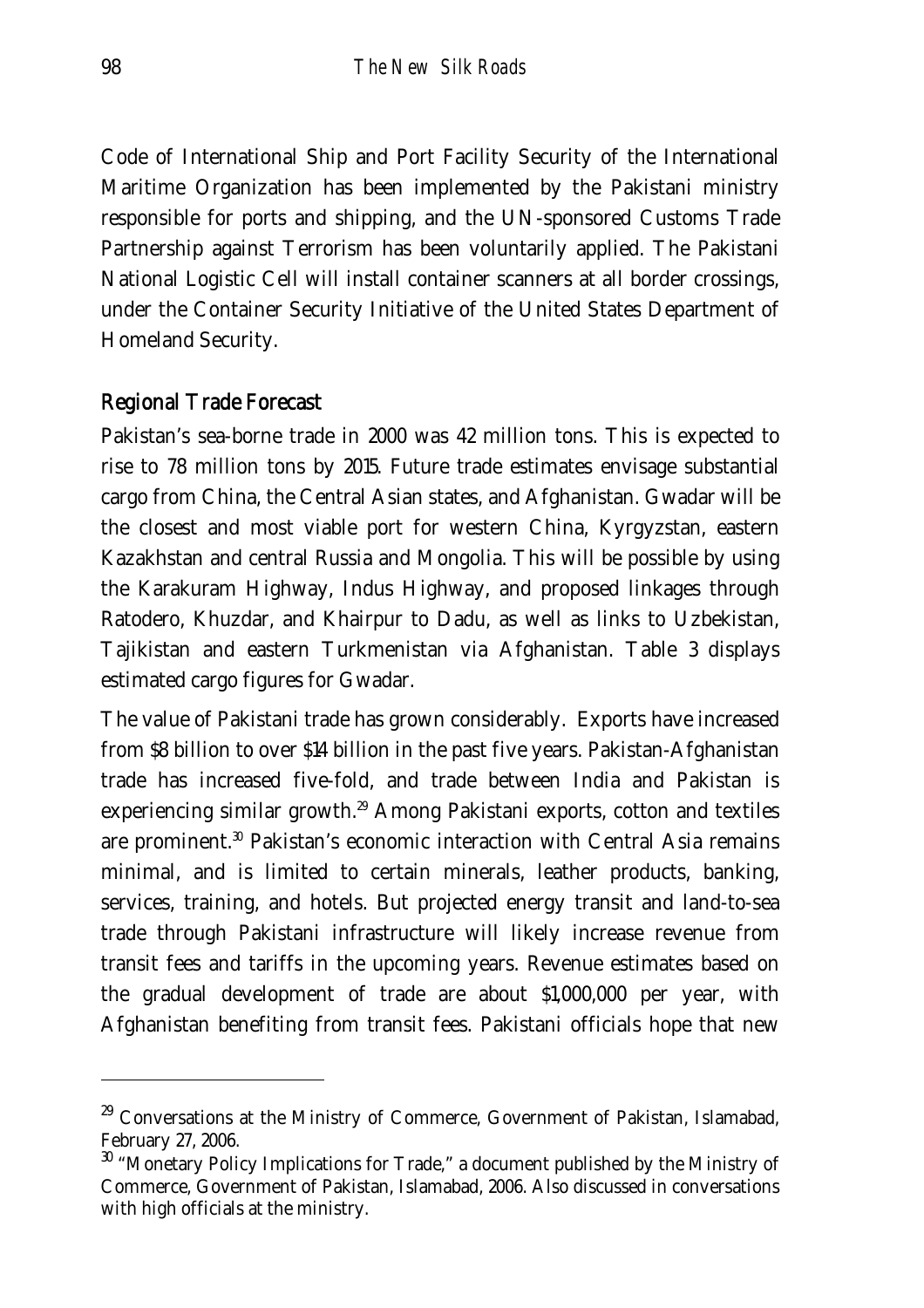projects to expand trade between Afghanistan, Pakistan and Central Asia will further boost state revenue.

| <b>Description</b>          | Year  |       |       |
|-----------------------------|-------|-------|-------|
|                             | 2005  | 2010  | 2015  |
| Dry Cargo (million tons)    | 3.96  | 4.74  | 5.77  |
| Liquid Cargo (million tons) | 16.62 | 17.74 | 18.77 |
| Container (1000 TEU*)       | 200   | 241   | 295   |
| Trans-shipment (1000 TEU)   | 200   | 250   | 300   |

*Table 3: Estimated Cargo Trade Volume31*

*\*Twenty-foot equivalent units* 

## Cross-Continental Trade

 $\overline{a}$ 

It is too early to estimate Central Asia's future continental trade, but feasible transit routes and uniform tariff policy between Central and South Asia, including Afghanistan, create the potential for increased continental trade in energy, cotton, textiles, minerals and other goods. Previous regional initiatives to expand continental trade have not been successful. However, the Central Asia Regional Economic Cooperation (CAREC), a multilateral network of national and international institutions, can help integrate the Central Asian countries into the international trading system. According to an ADB report, alternative transit routes through Southwest Asia, together with "reciprocal trade liberalization under regional trade agreements, can help liberalize trade policy at relatively low costs, reduce the risks of protectionist measures by trading partners, create new trade, and improve social welfare."<sup>32</sup> Yet the report warns that integrating the countries of Central Asia into the world economy without a regional trade agreement could divert existing trade and harm social welfare. Sound trade policy is therefore key, since "…improvements in transport infrastructure and transit

<sup>31</sup> Source: Ministry of Ports and Shipping, Government of Pakistan, 2006.

<sup>32</sup> Asian Development Bank (ADB), Central Asia: Increasing Gains from Trade Through Regional Cooperation in Trade Policy, Transport and Customs Transit (Manila: Asian Development Bank, 2006), p. ix.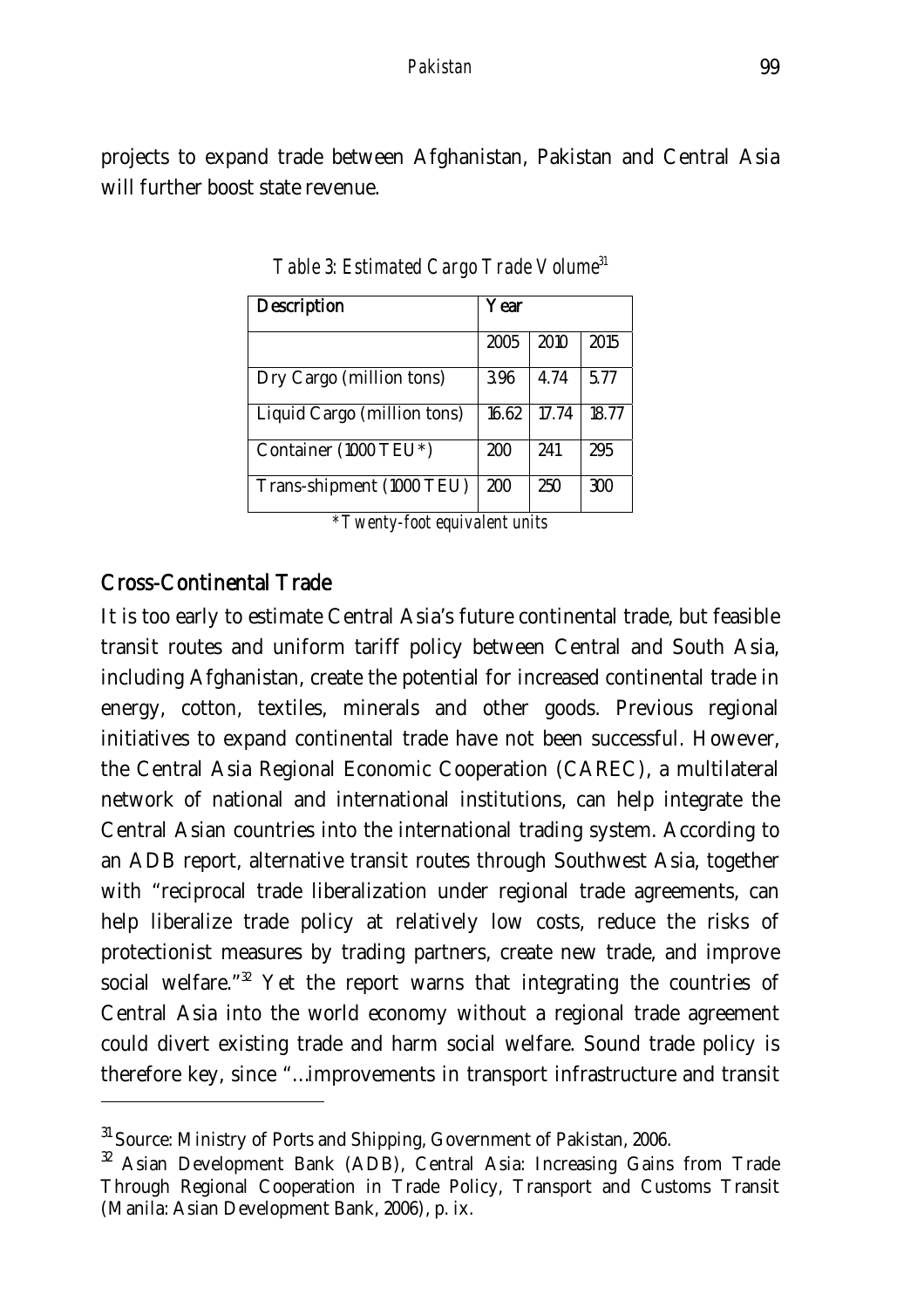systems in neighboring countries will do little to integrate a Central Asian country into the international trading system if its trade policy remains restrictive. If combined, however, regional cooperation in trade policy, transport, and customs transit can make a major contribution to the expansion of trade...."<sup>33</sup> The North-South alternative routes through Pakistan and Iran via Afghanistan, and through China and the Karakuram region of Pakistan, are being planned within this context.

The modest impact of Kyrgyzstan's relatively speedy economic liberalization and its membership in the World Trade Organization (WTO) demonstrates that without alternative routes of transportation, continental trade is impossible. Access to transit routes cannot alone guarantee appreciable trade growth, and neither regional nor continental trade can develop without a region-wide standardized tariff policy. Central Asia's ability to trade energy, minerals, agriculture and textiles with distant countries will depend upon the development of regionally integrated trade policies, and access to major seaports.

Recent increases in Central Asian exports in crude oil, metals and cotton fiber are a result of increased world prices, not growth of trade. Indeed, an ADB report agrees that barriers that delay transit, impede transit systems, and increase transport distances for Central Asian states and their trading partners, coupled with the lack of a regional trade policy, are creating unnecessary costs and delays. $34$  It is believed that regional trade agreements and Pakistan's revitalized transport infrastructure via Afghanistan and the Karakuram region can boost the chances of WTO membership for Central Asian states.

Table 4 shows the value of Central Asian exports. A list of commodities traded is provided in the reference.<sup>35</sup>

 $33$  Ibid.

 $34$  Ibid.

 $35$  Merchandise commodities include animal and animal products, vegetable products, animal or vegetable fats, prepared foodstuff (including alcohol and non-alcohol beverages, tobacco, and substitutes), mineral products (including energy resources), plastics and rubber, chemical products (including pharmaceuticals, fertilizers, perfume, and detergents), hides and skins, wood and wood products, textile and textile articles,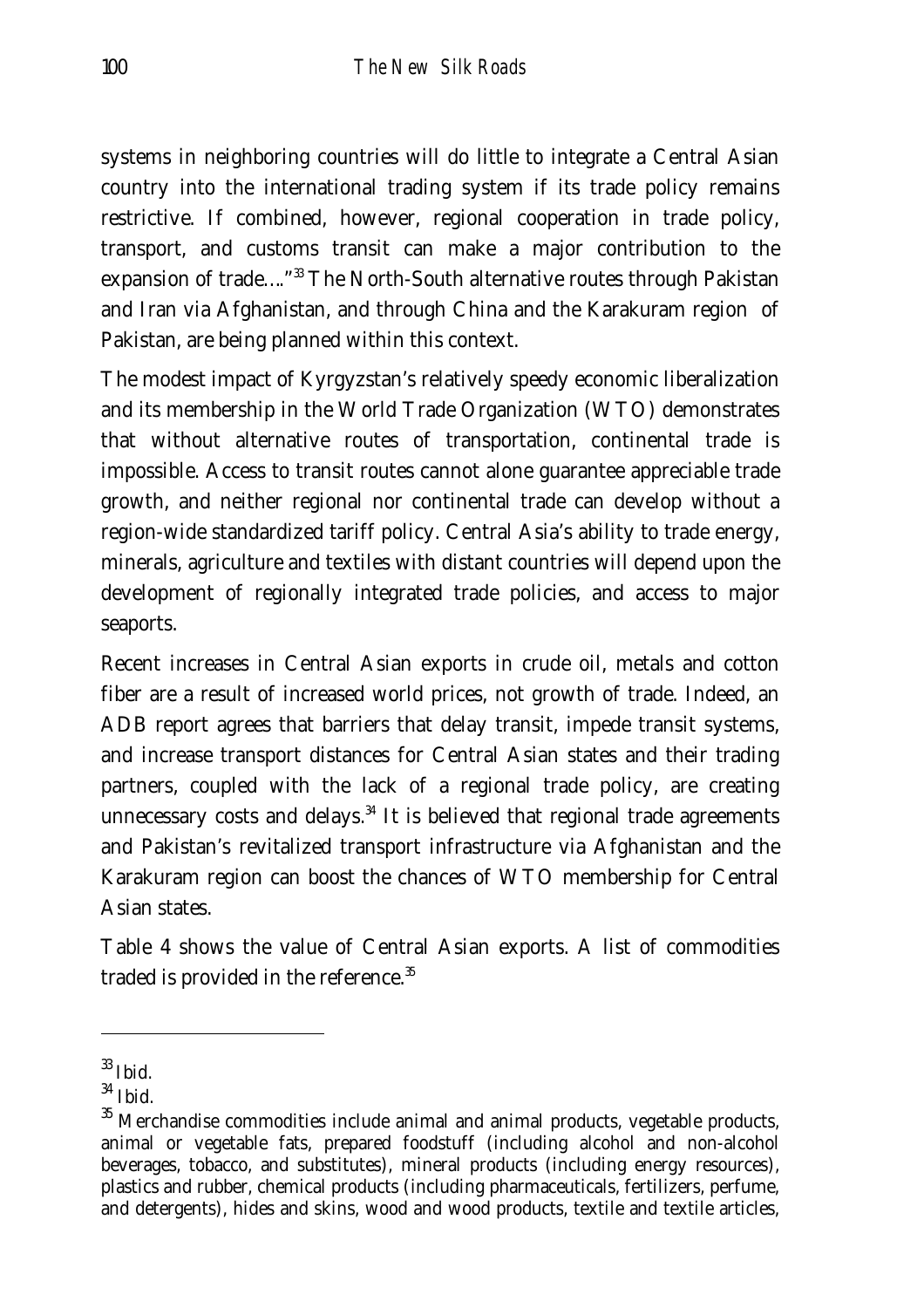|            | 1999    | 2000    | 2001    | 2002    | 2003     | 2004     |
|------------|---------|---------|---------|---------|----------|----------|
| Azerbaijan | 929.7   | 1,745.2 | 2314.2  | 2.167.4 | 2592.0   | 3,614.3  |
| Kazakhstan | 5,871.6 | 8812.2  | 8639.1  | 9709.0  | 12,926.7 | 20,096.2 |
| Kyrgyzstan | 453.8   | 504.5   | 476.2   | 485.5   | 581.7    | 718.8    |
| Tajikistan | 688.7   | 784.3   | 651.5   | 736.9   | 797.2    | 914.9    |
| Uzbekistan | 2,927.8 | 2,815.6 | 2,803.5 | 2,513.5 | 3,190.1  | 4,279.4  |

*Table 4: Merchandise Exports of Central Asian Republics, 1999-2004 (Millions*  $\mathcal{S}^{\mathcal{Y}^g}$ *)* 

*Table 5: Merchandise Imports of the Central Asian Republics, 1999-2004 (Millions*  $\delta$ *)*<sup>37</sup>

|            | 1999    | 2000    | 2001    | 2002    | 2003    | 2004     |
|------------|---------|---------|---------|---------|---------|----------|
| Azerbaijan | 1,035.9 | 1,172.1 | 1,431.1 | 1,665.3 | 2,626.2 | 3.504.3  |
| Kazakhstan | 3,665.1 | 5,040.0 | 6,446.0 | 6,584.0 | 8,408.9 | 12,781.2 |
| Kyrgyzstan | 599.7   | 554.1   | 467.2   | 586.8   | 717.0   | 941.0    |
| Tajikistan | 663.1   | 675.0   | 687.5   | 720.5   | 880.8   | 1,375.2  |
| Uzbekistan | 2,841.0 | 2,696.5 | 2,814.7 | 2,425.8 | 2,663.4 | 3,391.5  |

# Possible Pakistan-Central Asia Cotton and Textile Cartel

 $\overline{a}$ 

Pakistan and Central Asia are major cotton producers and officials have suggested that both regions would benefit by initiating joint projects in cotton and textiles. Facilitating transportation inside Pakistan and

footwear and headgear, articles of stone, plaster, cement, and asbestos, pearls, precious or semi-precious stones, and metals, base metals and articles thereof, machinery, mechanical appliances, and electrical equipment, transportation equipment, instruments (both measuring and musical), arms and ammunition, miscellaneous manufactured articles, works of art and other materials (list drawn from the ADB report).

<sup>&</sup>lt;sup>36</sup> Source: Central Asia: Increasing Gains from Trade Through Regional Cooperation in Trade Policy, Transport and Customs Transit (Manila: Asian Development Bank, 2006), p.97

<sup>&</sup>lt;sup>37</sup> Source: Central Asia: Increasing Gains from Trade Through Regional Cooperation in Trade Policy, Transport and Customs Transit (Manila: Asian Development Bank, 2006) p. 98,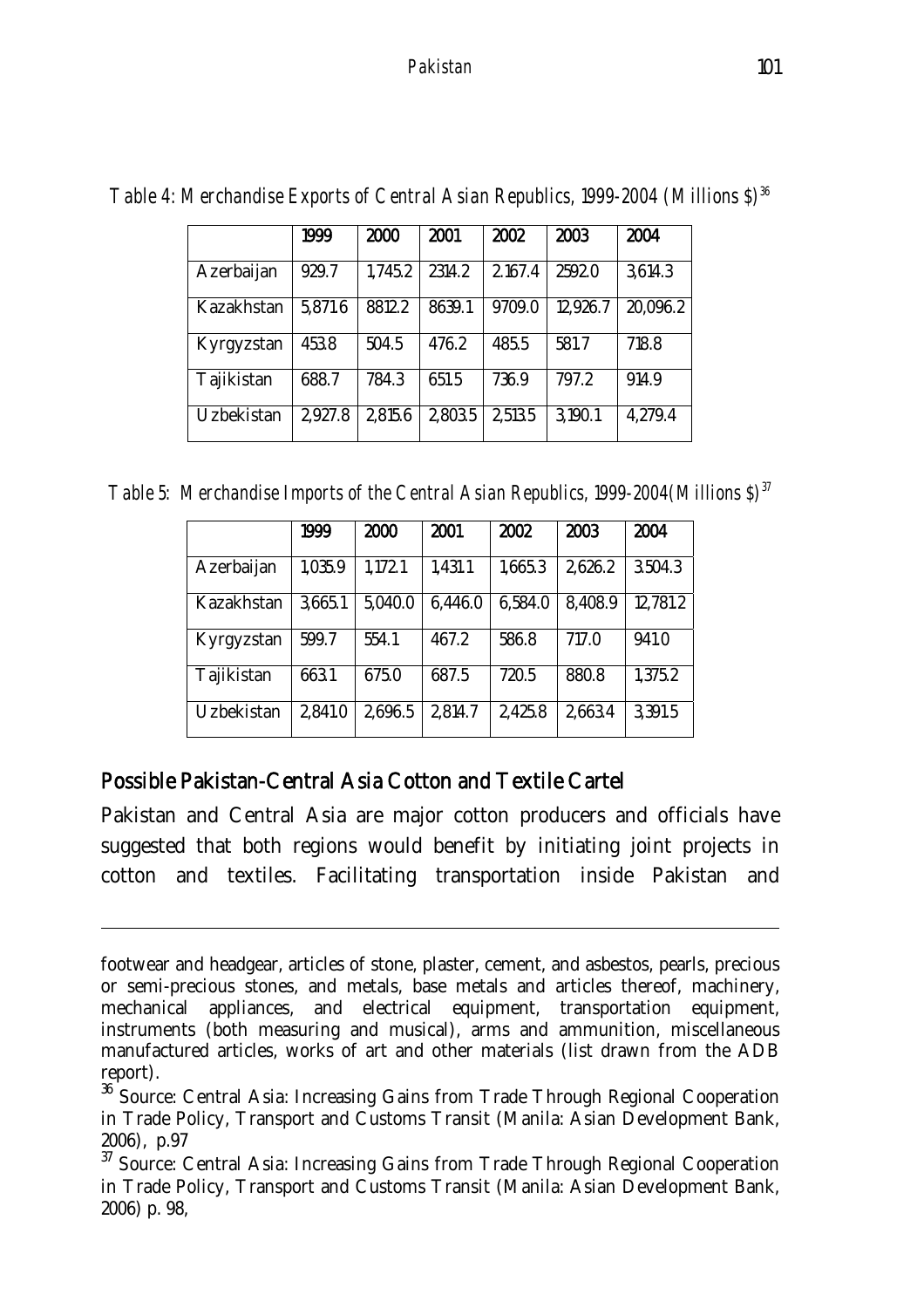Afghanistan may eventually encourage Pakistan, Kazakhstan, the Kyrgyz Republic, Tajikistan, Turkmenistan and Uzbekistan to establish a world cotton cartel, either bilaterally or under ECO or all other frameworks.<sup>38</sup> The cartel would be based in the port city of Karachi with satellite offices in regional capitals, and would likely increase regional and cross-continental trade volumes. India could also join the cartel at a later stage, after the India-Pakistan détente leads to agreements on transit. A cotton and textile cartel could expand regional trade by billions of dollars, generating economic cooperation in other mutually beneficial areas, such as natural gas and oil, minerals, jewelry, hydroelectric power, education and institutional cooperation, software technology, regional agriculture, and tourism. Indeed a cotton cartel and related developments could become a cornerstone of the Central Asian prosperity.

#### Impediments

 $\overline{a}$ 

The major impediment to continental trade is the tense relationships between India and Pakistan and between Afghanistan and Pakistan. The end of the Soviet era and independence of the Central Asian states led to speculation that the new regional geopolitics would lead India and Pakistan to resolve their differences. But the gradually developing India-Pakistan détente needs time to mature before fundamental differences over Kashmir, Sir Creek and other issues can be resolved.

Despite increased trade and tourism, security concerns persist in both India-Pakistan and Pakistan-Afghanistan relations. Some factions in Afghanistan appear to support the insurgency in Baluchistan, and tensions between India and Pakistan persist. Several military training camps in Baluchistan allegedly supported by the Indian consulates in Kandahar, Jalalabad and Zahidan—have been found and are being destroyed by the Pakistani Frontier Corps. Indian financial support of Sindhi and other anti-Pakistan groups based overseas is a major concern for Pakistan. Operating under the auspices of human rights and social organizations, these groups have spread propaganda hostile to Pakistan in the United States, Canada and the United

<sup>38</sup> Conversations at the Ministry of Foreign Affairs in 1996 and in February 2006.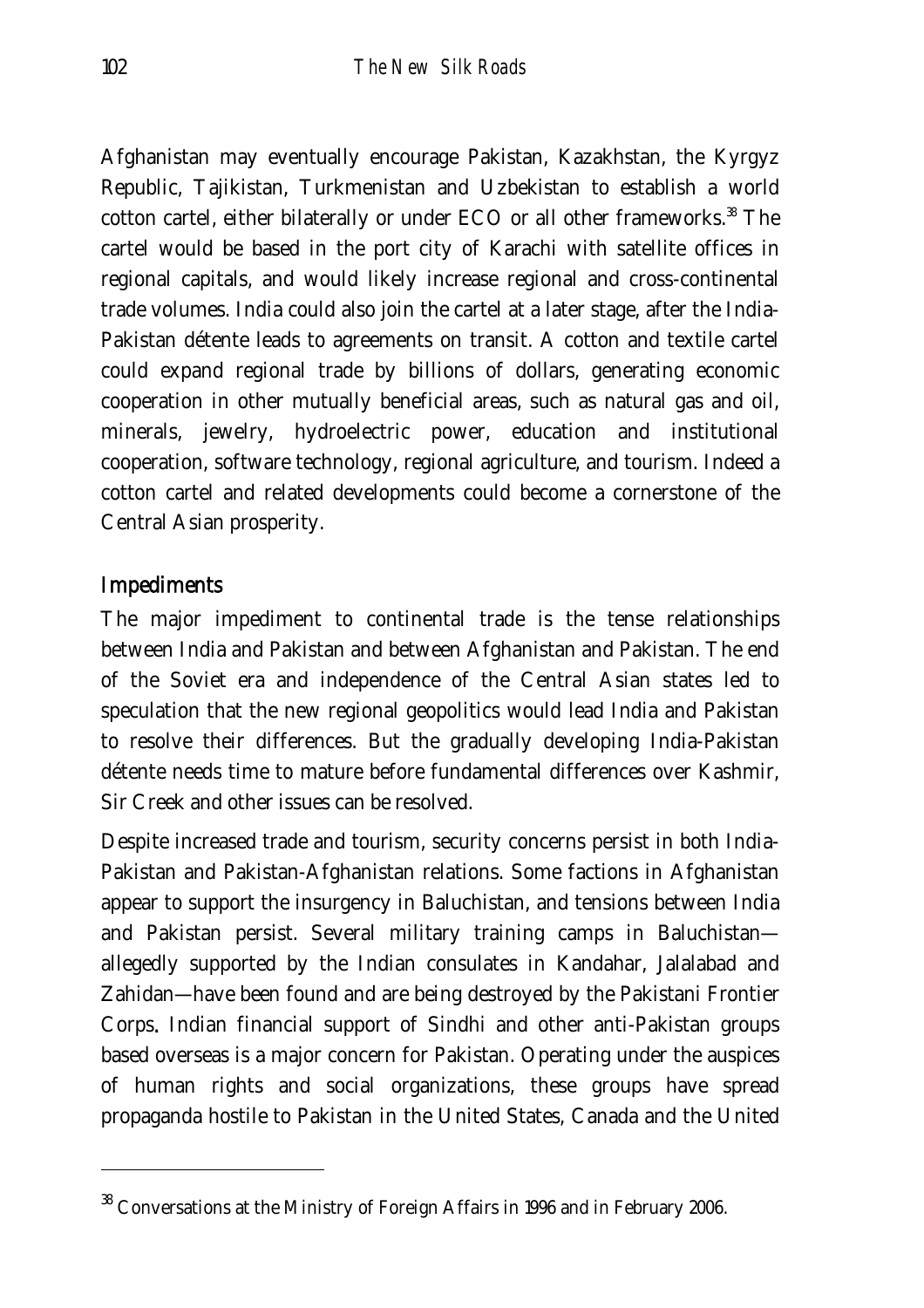Kingdom, working to continue negative stereotypes that do not reflect the sociopolitical and cultural realities of contemporary Pakistan. Thus, despite official rhetoric and joint statements, mistrust between India-Pakistan and Afghanistan-Pakistan appears to be increasing.

To develop infrastructure adequately, the following points must be considered:

1. Delays in developing road and rail infrastructure in Afghanistan could hamper effective communication throughout the region, leading donor agencies and countries to emphasize, at least temporarily, immediately available alternative transit routes, most likely via the Karakuram Mountains, rather than through Afghanistan.

2. Officials in the United States have expressed an interest in Pakistan providing direct transit for Indian products destined for Afghanistan and Central Asia.<sup>39</sup> However, according to Pakistani officials, the lack of trust between India and Pakistan, and Pakistan's still-developing trade and communication infrastructure prevent direct transit for the time being. In time and with improved relations, however, India may be granted this access. Currently, Central Asian states have no problems with trade through the Karakuram Mountains using the rail and road communication infrastructure of western China. In the meantime, India must rely upon the indirect transit facilities provided by Pakistan. If such transit is to be improved, Afghanistan will have to recognize and address Pakistani concerns.<sup>40</sup>

3. Many in India and the West attribute Pakistani interest in Afghanistan to strategic concerns. This may be true, but strategic issues are of concern to all of Pakistan's neighbors as well. Landlocked Afghanistan and the Central Asian countries are all dependent in part on Pakistan for access to world trade via maritime transport. Transit routes demand reciprocity in all key bilateral interests—geopolitical, economic, security and strategic — whether between Pakistan, Afghanistan and the states of Central Asia or China and India.

 $39$  Conversation with officials at the U.S. Department of Commerce, Washington, DC, January 2006.

<sup>&</sup>lt;sup>40</sup> Conversations at the Ministry of Foreign Affairs, Islamabad, February 28, 2006.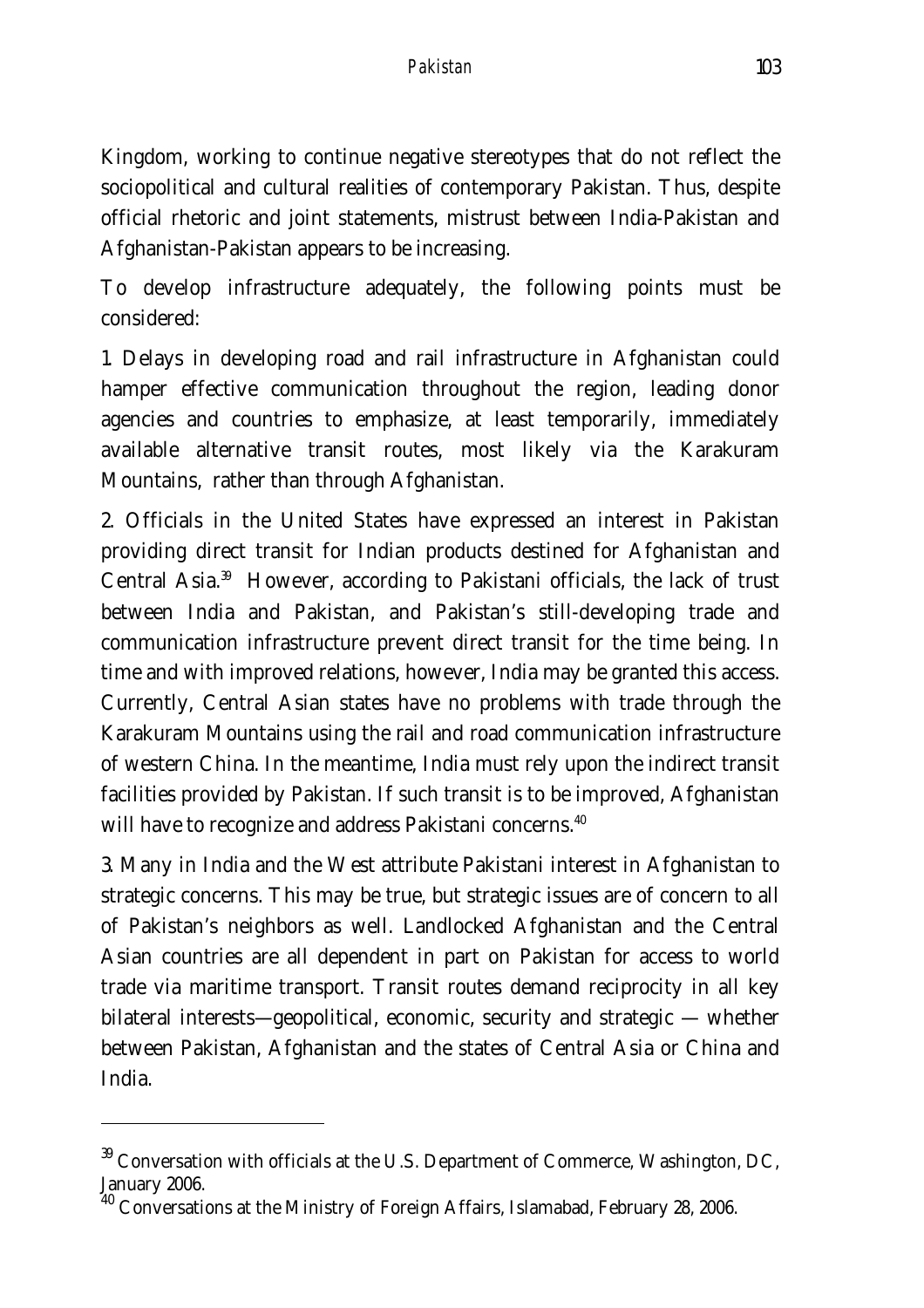4. Most South Asian states fear India, believing that its view of its role in the world is still based upon Lord Curzon's imperial worldview.<sup>41</sup> It is still remembered that in the 1950s K.M. Pannikar argued that India's zone of influence should extend over the entire Indian Ocean and the surrounding regions. India's presence in the Indian Ocean could eventually lead to a conflict of interests with the United States and with regional powers. One of India's leading political groups, the Bharatiya Janata Party, considers Southeast Asia, rather than Central Asia as India's proper sphere of influence. But if Southeast Asia may have been within India's sphere of influence during ancient and medieval times, the economies of this region have recently strengthened considerably, rendering it difficult for India to find suitable markets there. India's long-term competition with China and Russia in Central Asia and the Caucasus might become problematic, since China and Russia are located within Eurasia, while India is reliant upon China and Pakistan for access to the Central Asian heartland.

5. The Chinese government has reportedly been hesitant to grant Pakistan trade transit rights through Kashgar. India has the same problem with respect to both China and Pakistan. India, China, Russia, and Turkey are active in long-distance continental trade with the European Union (EU) and the United States. China and Russia both enjoy a favorable geographical location for trade with Central Asia, while India's lack of direct access to the region makes it unlikely that it can compete with these two regional powers for economic and political influence there. Indian exports to the United States, Australia and the EU are likely to be restricted by quotas, and it will be difficult for India to find suitable markets in Southeast Asia. India may seek markets in Africa but will face competition from the United States, the EU, China and Russia. If China has been hesitant to allow Pakistan, a longtime friend, transit trade rights through Xinjiang, it is likely that India, a long-time foe of Pakistan and China, will have even more difficulty attaining such rights, even if it seeks membership in the Shanghai Cooperation Organization (SCO).

<sup>41</sup> This worldview is thoroughly discussed the following work: Mohan, Raja, *Crossing the Rubicon: The Shaping of India's New Foreign Policy* (New Delhi: Penguin Books India, 2003).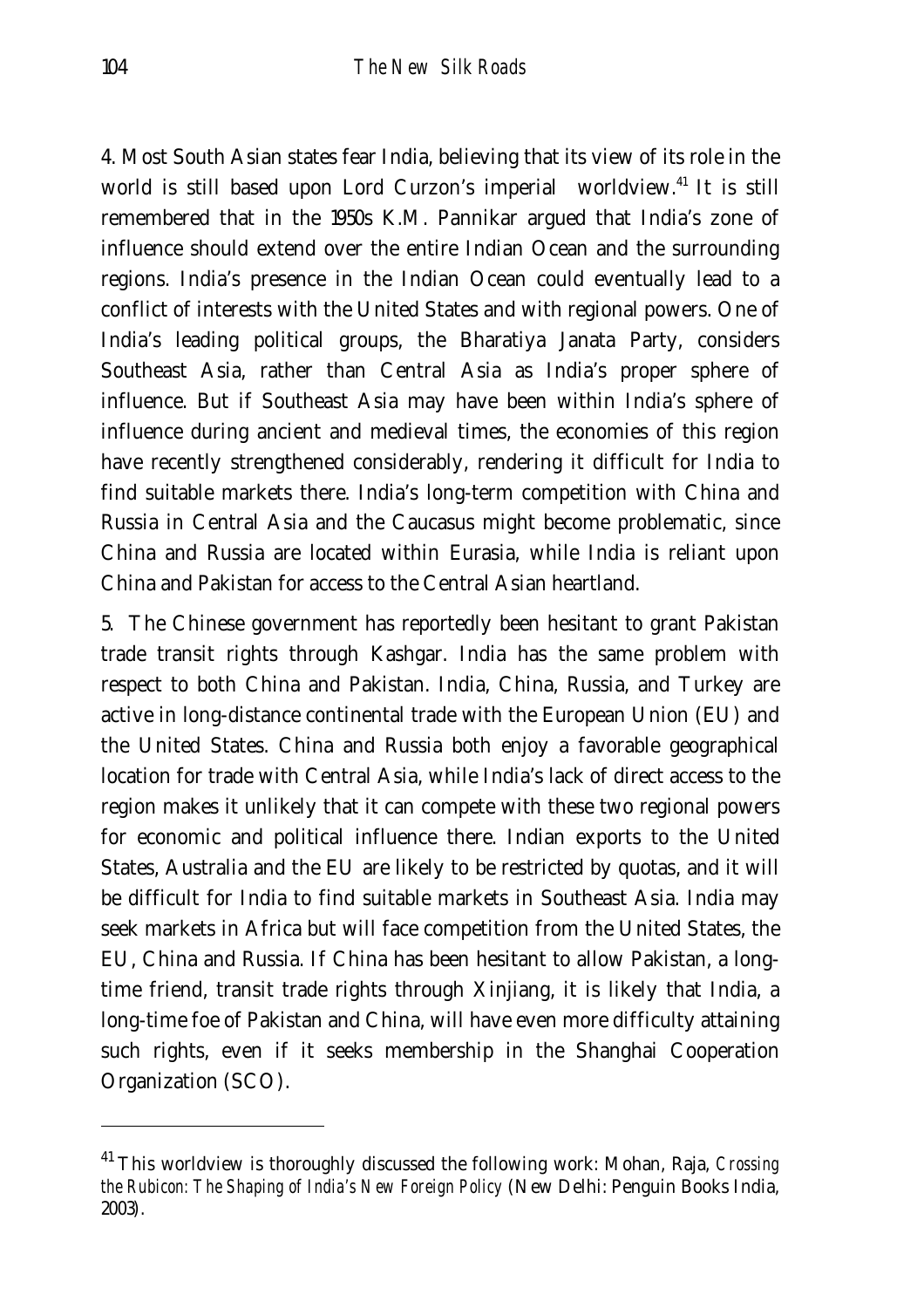## **Conclusions**

 $\overline{a}$ 

The United States is trying to remove the various impediments to continental trade and has been advising both India and Pakistan in an effort to normalize relations between them. $42$  Yet the success of the peace process will depend upon the leadership in India and Pakistan. The United States government should propose reciprocal confidence building measures to both governments. The prevailing distrust between Afghanistan and Pakistan will demand similar attention. Central and South Asia's complex ethno-political situation complicates matters. Regional state-building processes must include means of fostering interethnic communication, in addition to measures to establish rule of law, civil society, and constitutionalism. This is also true for Pakistan. New transit routes via Pakistan and subsequent economic developments will help stabilize political processes throughout Central and South Asia; but for the time being balance between economic and political development has yet to be achieved. In Pakistan, a democratic federal administration would greatly advance this cause. The essential administrative structures are already in place. If these are effective, democratization will inevitably occur over the long term. It will be important to recognize the multi-generational nature of democratization; attempts to hasten the process will cause more harm than good. Contrary to common opinion, Central Asia is a relatively stable region, thanks mainly to the efforts of Central Asian countries themselves. They have solved the vast majority of boundary issues through bi-lateral negotiations.

The U.S. State Department's new Bureau of South and Central Asian Affairs can facilitate the realization of the Greater Central Asian concept of regional and continental trade, which is based on geopolitical realism and solid historical experience. Improved transportation infrastructures and the reopening of Central Asia's traditional southern communication routes are likely to encourage foreign direct investment, contributing to peace and stability in Afghanistan, Pakistan, and throughout the region. The United States can also offer new incentives to encourage bilateral and multilateral confidence-building measures among Central and South Asian countries.

<sup>&</sup>lt;sup>42</sup> Conversation at the U.S. Department of Commerce, Washington, DC, January 2006.